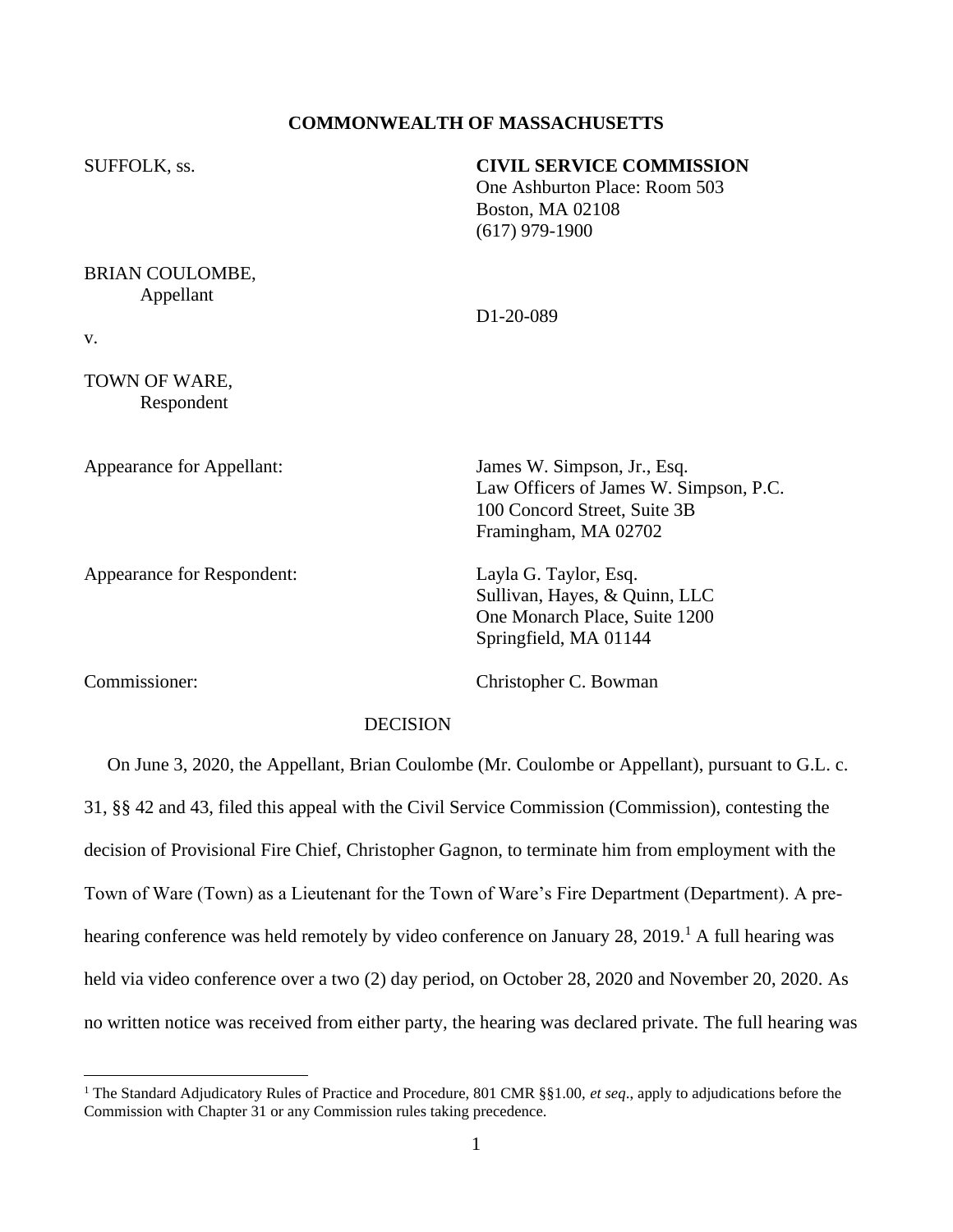recorded via Webex and both parties received a link to the recording, which the Commission has

maintained a copy of.<sup>2</sup> Both parties submitted post-hearing proposed decisions.

# **FINDINGS OF FACT**

One (1) Appellant Exhibit and eleven (11) Respondent Exhibits were entered into evidence at the

hearing. Based on the documents submitted and the testimony of the following witnesses:

*Called by the Ware Fire Department:*

- Regina Caggiano, Director of Civil Service Unit at HRD
- Christopher Gagnon, Ware Provisional Fire Chief
- Stewart Beckley, Ware Town Manager
- **Eric Daigle**

# *Called the Appellant:*

- Thomas Coulombe, Appellant's Father; Former Fire Chief; Now-Lieutenant, Ware Fire Department
- Brian Coulombe, Appellant

and taking administrative notice of all matters filed in the case and pertinent statutes, regulations, case

law and policies, and reasonable inferences therefrom, a preponderance of the evidence establishes the

following findings of fact:

1. The Appellant, Brian Coulombe (Appellant or Mr. Coulombe) was born in June 1985, 3 as evidenced by

his birth certificate, driver's license, and by his own admission. (Testimony of Coulombe; Respondent

Exhibit 2, R0060 and R0061).

2. Mr. Coulombe is a lifelong resident of Ware, MA and graduated from Quabbin Regional High School in Barre, MA in 2003. (Testimony of Coulombe).

 $2<sup>2</sup>$  If there is a judicial appeal of this decision, the plaintiff in the judicial appeal would be obligated to supply the court with a transcript of this hearing to the extent that he/she wishes to challenge the decision as unsupported by the substantial evidence, arbitrary and capricious, or an abuse of discretion. If such an appeal is filed, this recording should be used to transcribe the hearing.

<sup>&</sup>lt;sup>3</sup> The Commission has kept the Appellant's full date of birth confidential, for privacy reasons.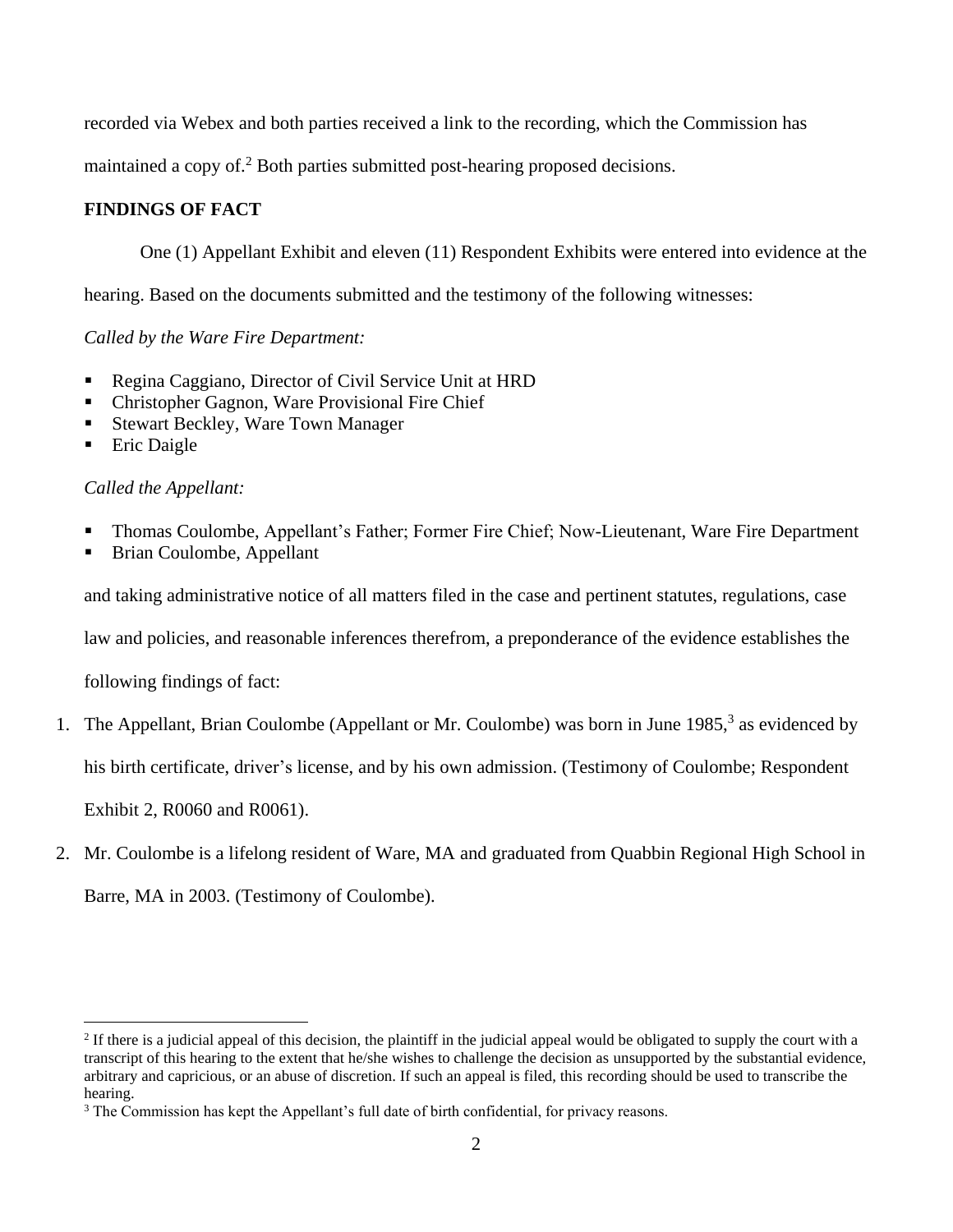- 3. As a seventeen (17) year-old senior in high school, Mr. Coulombe worked part-time for the Ware Fire Department (Department) as a call firefighter. It was through his service as a call firefighter that he was sent to the Massachusetts Fire Academy for part time firefighters. Prior to becoming a call firefighter, he previously held a work-study internship with the Department. He also earned his EMT certificate. (Testimony of Coulombe).
- 4. It was part of the culture at the firehouse that call firefighters would seek to be hired full time. Chief Christopher Gagnon remembers discussions that Mr. Coulombe was looking to get on the Department full time. (Testimony of Gagnon).
- 5. Mr. Coulombe's father, Thomas Coulombe, was the Chief of the Ware Fire Department during the Appellant's internship and when he held the part-time call firefighter position, the latter position being one he held for over two (2) years, from 2003 to 2005. (Testimony of Coulombe).

## *Sign-Up Process for Appellant's Civil Service Exam*

- 6. Regina Caggiano (Caggiano) testified at the hearing of this matter. She has been the Director of the Civil Service Unit of HRD since 2018. She began her career with HRD in 1997, then moved over to the Civil Service Unit in 1998. She was promoted to Assistant Director in 2000, and in that role, she oversaw the certification and appointment division and was aware of the administration and development of the entry level firefighter exam at all relevant times. (Testimony of Caggiano).
- 7. HRD made an announcement for the April 2004 entry level firefighter examination and sent a multitude of exam posters to as many municipalities as possible to be posted at various locations throughout the municipalities, to include libraries, fire stations, and other municipal buildings. The exam poster was also posted online. The exam poster provided all necessary information for prospective applicants, to include the minimum entrance requirements, age requirements, accommodations, waivers, and the website address for the application itself.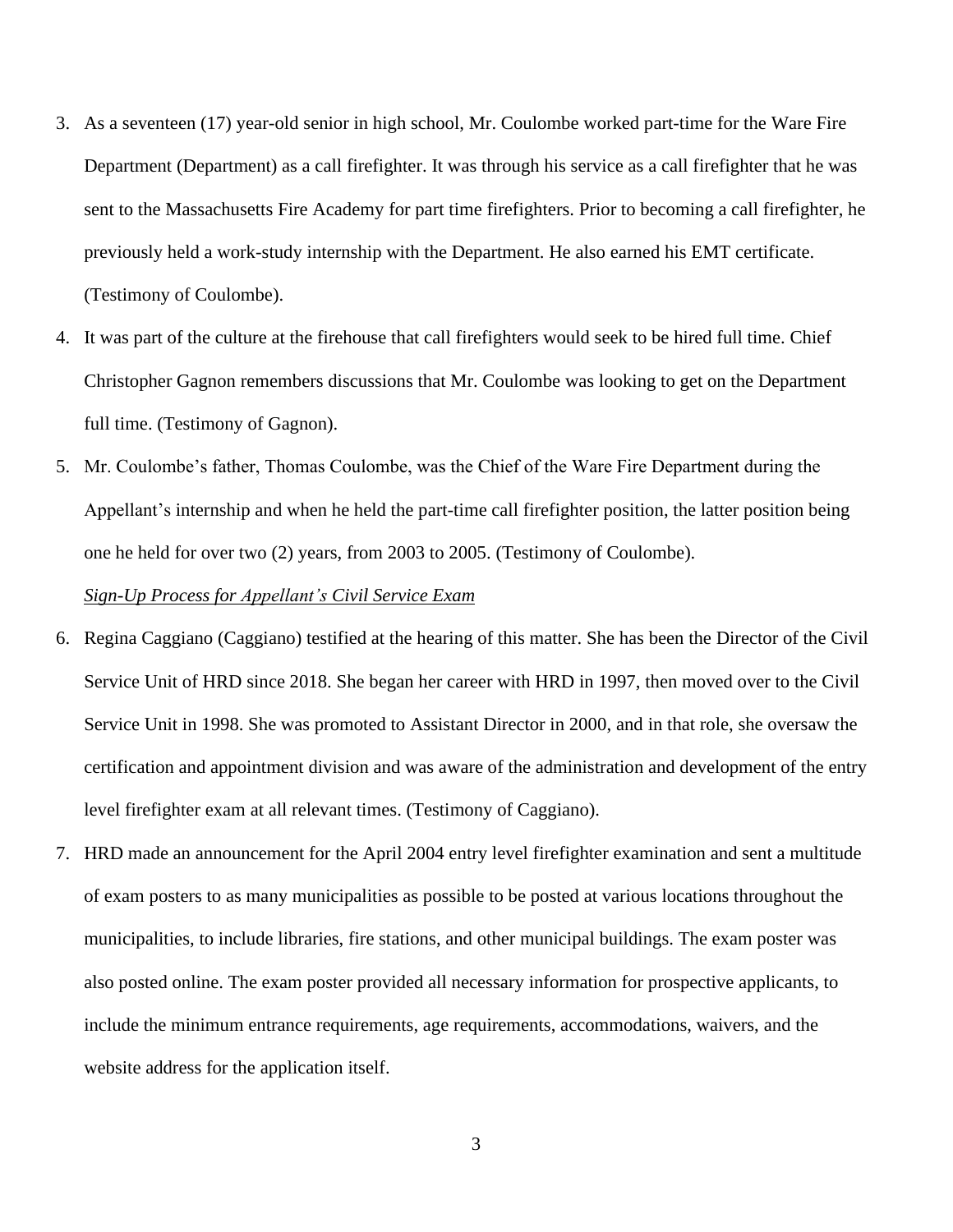- 8. This particular exam poster indicated that the test date was on April 24, 2004, the final date to apply for the exam was March 5, 2004, and that the minimum age qualification was nineteen (19) years old by the final date to apply. (Testimony of Caggiano; Testimony of Coulombe; Respondent Exhibit 7).
- 9. At the age of 18, Mr. Coulombe applied online on the HRD website to take the civil service entry level firefighter examination. HRD records indicate that he provided a date of birth of June 1984. (Respondent Exhibit 8; Respondent Exhibit 2, R0060-61).
- 10. Specifically, Mr. Coulombe applied for this exam on or about November 24, 2003. Mr. Coulombe was still only 18 years old on the final date to apply, March 5, 2004, as well. (Respondent Exhibits 2, R0060- 61; 7 and 8).
- 11. At the time Mr. Coulombe applied for the civil service examination in November 2003, Mr. Coulombe was aware that there were two (2) positions for firefighter available for original appointment. (Testimony of Coulombe; Respondent Exhibit 2, R0066).
- 12. The civil service entry level firefighter examination is held every two years, on even numbered years. Since the examination was to be held in 2004, the next available examination for Mr. Coulombe, if he did not qualify for the 2004 examination, would have been in 2006. (Testimony of Caggiano).
- 13. In 2003, when Mr. Coulombe applied for the exam online, the data that he provided in the application was collected and was fed into HRD's mainframe system, ELYPSIS. The scan date, which is when his applicant data was fed into ELPYSIS, was November 23, 2003, as evidenced by the Application Scanning Information (ASI) sheet. This sheet is a picture of what ELYPSIS maintained.<sup>4</sup> (Testimony of Caggiano; Respondent Exhibit 8).

<sup>&</sup>lt;sup>4</sup> HRD was unable to provide the Town with the Appellant's actual application because it was on an old server and the system has since been deactivated. ELYPSIS still exists at HRD, which is why the ASI sheet has been able to be produced.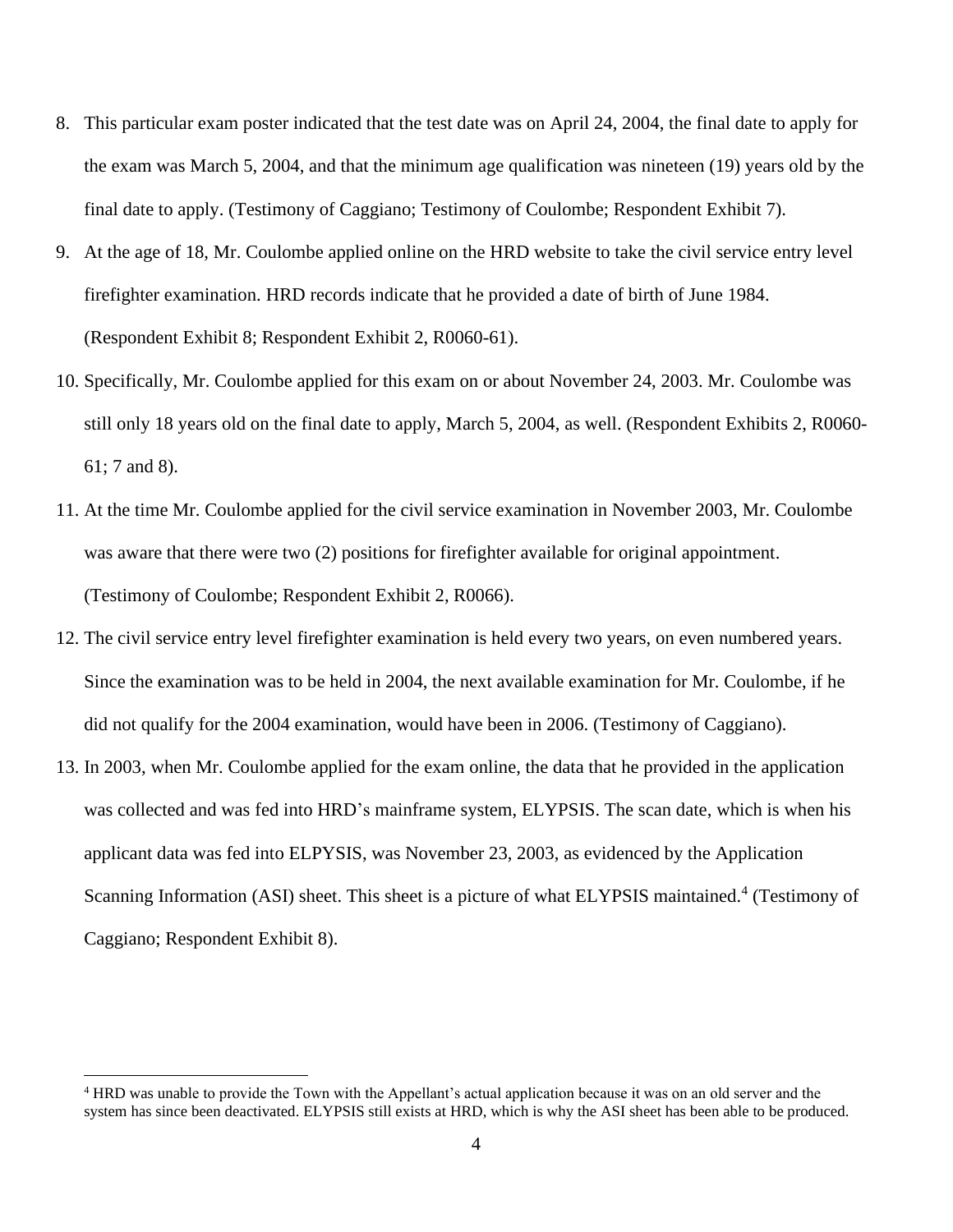- 14. Mr. Coulombe used his parents' credit card to pay for the examination. (Testimony of Coulombe; Respondent Exhibit 11). HRD provided a spreadsheet of the payment for this exam which affirms that Kathleen Coulombe's credit card was used. (Respondent Exhibit 11, R0276).
- 15. Mr. Coulombe testified that he entered his parents' email address as the email contact during payment. (Testimony of Coulombe; Respondent Exhibit 11, R0276).
- 16. Mr. Coulombe told an investigator for the Town of Ware that his father did not know that he was going to be taking the Civil Service examination. (Respondent Exhibit 2, R0026).
- 17. The HRD ASI sheet revealed a particular serial number, that being #500, which is a code that indicates a web-based application. Only web-based applications could use a credit card for payment, as opposed to a written, bubble-sheet application which required an applicant to pay using a money order. This was the first year HRD had both online and hand-written mail-in applications. (Testimony of Caggiano; Respondent Exhibit 8, R0266; Respondent Exhibit 11, R0276).
- 18. If an applicant entered a birthdate that made them ineligible (too young, or too old) for the exam, HRD's computer system would immediately reject the application and "kick it out as an error." (Testimony of Caggiano).
- 19. HRD's computerized system accepted Mr. Coulombe's application. (Testimony of Caggiano).
- 20. The application was accepted because the birthdate provided, June 1984, would have deemed him eligible. (Respondent Exhibit 8). This birthday was off by exactly one year. (Testimony of Beckley, Daigle, Gagnon). Mr. Coulombe's actual birthday is June 1985. (Testimony of Coulombe; Respondent Exhibit 2, R0060-61).

#### *Appellant's April 24, 2004 Civil Service Exam*

21. On the day of the April 24, 2004 examination, all applicants were checked in by a staff member of HRD to verify the person's name and picture, to be sure it was the same person who applied. HRD did not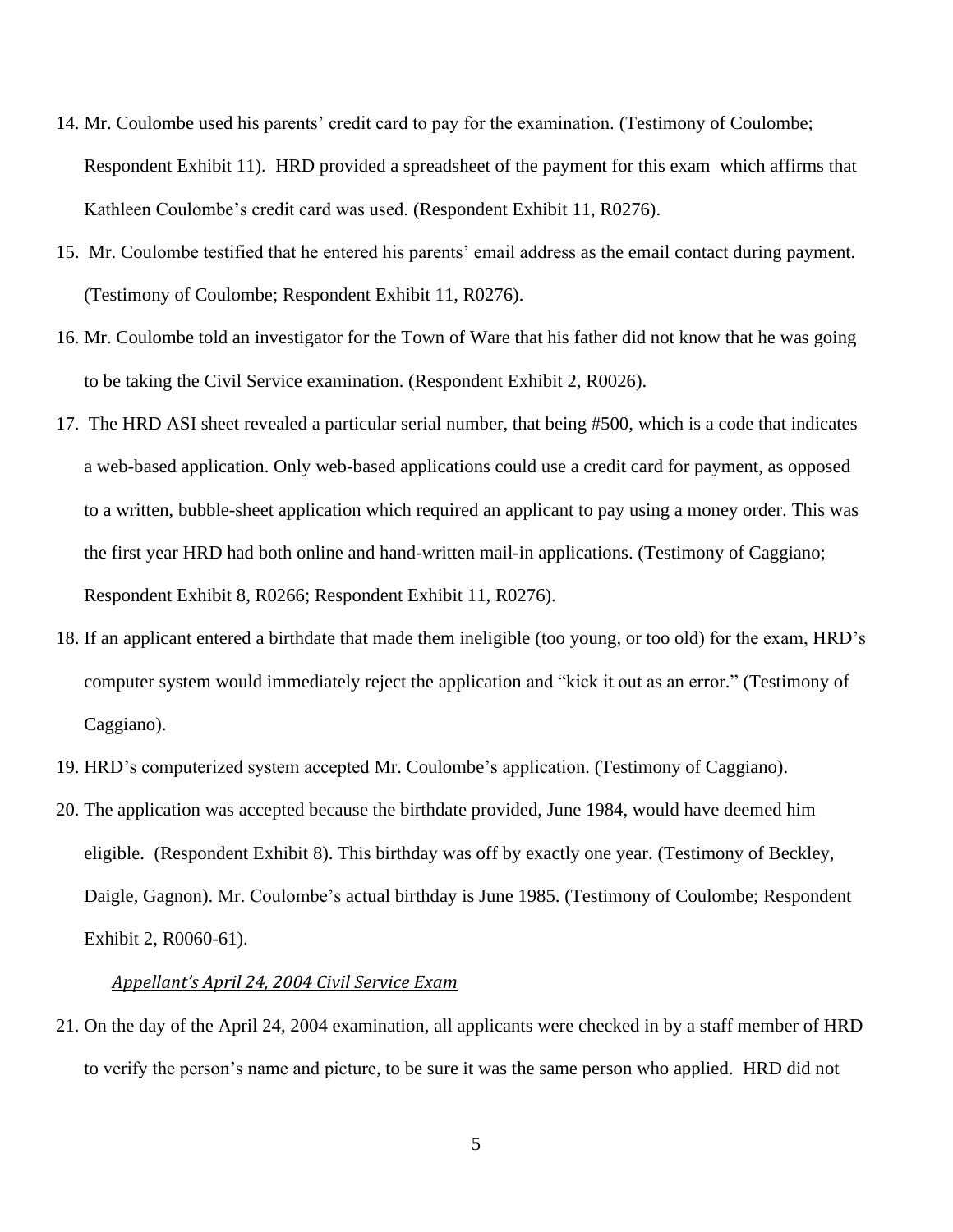verify birthdates. At all times relevant to this case, the entry of a birthdate on an application for the exam was done on the "honor system." (Testimony of Caggiano). Mr. Coulombe brought identification with him, which was likely his driver's license. (Testimony of Coulombe).

- 22. On April 24, 2004, Mr. Coulombe took the civil service examination. At the time of the examination, he was still only 18 years old. (Testimony of Coulombe; Respondent Exhibit 2, R0060-61).
- 23. HRD has on file another Application Scan Sheet (ASI) for when Mr. Coulombe took the Lieutenant's Civil Service Exam in 2011. This 2011 ASI indicates that he entered his birthday as June 1985 on the online application, which is an accurate birthdate.<sup>5</sup> (Respondent's Exhibit 2, R0042; Respondent Exhibit 8, R00267; Testimony of Caggiano).
- 24. Typical mistakes HRD encounters with regards to online applications for civil service exams range from applicants accidentally entering a first name in the spot delegated for a last name to issues regarding residency preference or verifying a veteran's preference. Mistaken entry of a birthdate is not a typical mistake, as Director Caggiano testified she had never seen one instance of this type of mistake. (Testimony of Caggiano).
- 25. Mr. Coulombe passed the 2004 entry level firefighter civil service examination and was notified as much thereafter. (Respondent Exhibit 2, R0044; Testimony of Coulombe).
- 26. Thereafter, Mr. Coulombe applied for a permanent position as a firefighter with the Ware Fire Department on January 24, 2005. (Testimony of Coulombe; Respondent Exhibit 2, R0051-57).

<sup>&</sup>lt;sup>5</sup> Mr. Coulombe has two accounts with HRD. His first account had all of his demographic information, to include his social security number and a birthdate of June 1984. The second HRD account has the same name and social security number as his first account established in 2003, but a birthday of June 1985. This second account was established in 2011 when he applied for the Lieutenant's Civil Service Promotional Exam. (Testimony of Caggiano).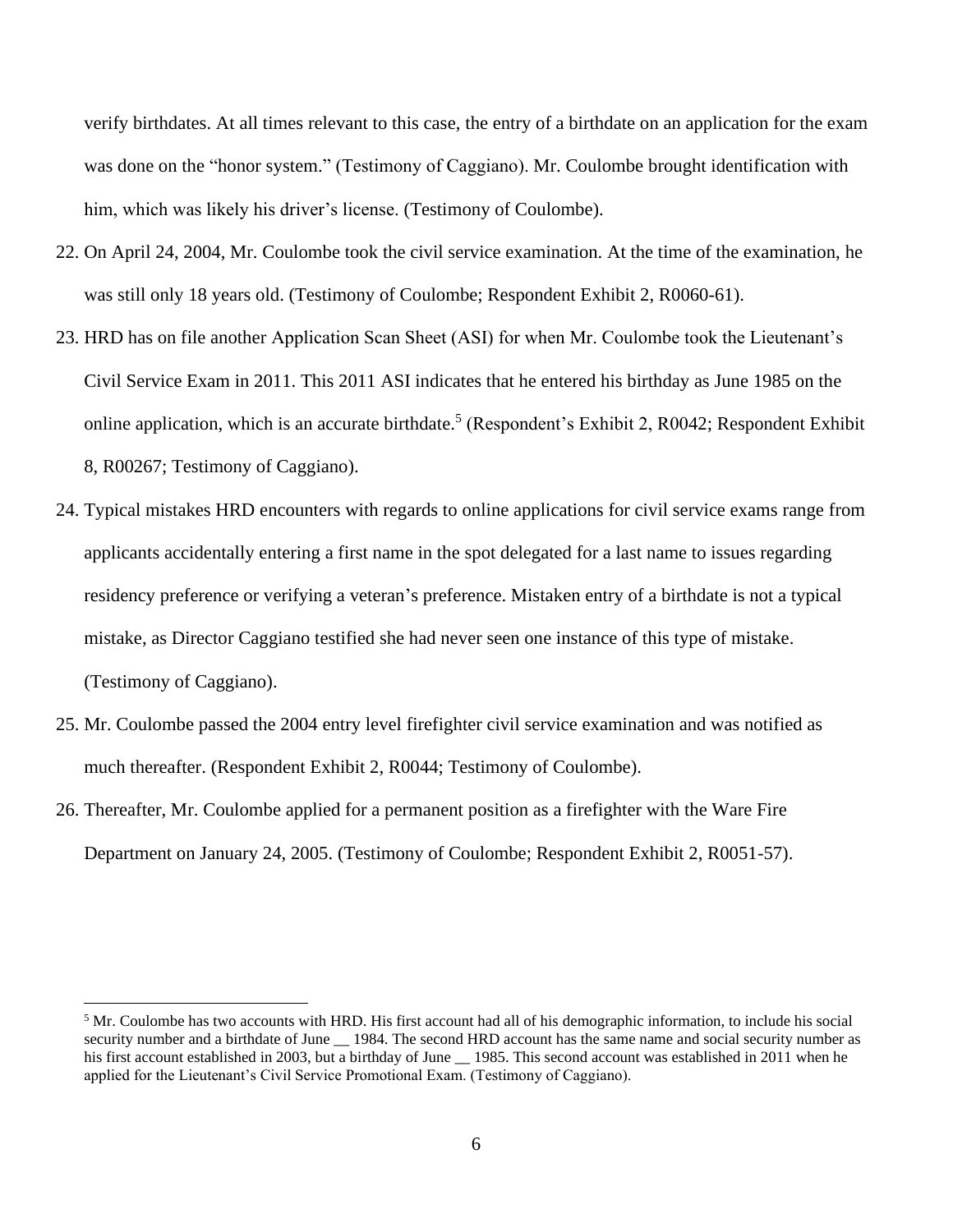- 27. His mother, who had been the longtime Captain of the call firefighters, filled out the application for him. Within that application, Mr. Coulombe's date of birth is listed as June 1985. (Testimony of Coulombe; Respondent Exhibit 2, R0051-57).
- 28. At the same time, Mr. Coulombe also applied for non-civil service fire departments in Southbridge, MA and Yarmouth, MA. Mr. Coulombe knew the minimum age requirement for a position in both Southbridge and Yarmouth was eighteen (18) years old. (Testimony of Coulombe).
- 29. Because his father, Thomas Coulombe, was Chief of the Ware Fire Department when Mr. Coulombe applied for the position of entry level firefighter, Chief Coulombe sought advice from counsel regarding his involvement in his son's candidacy. Chief Coulombe recused himself from the interview process and an outside panel of interviewers was utilized. (Respondent Exhibit 2, R0066-67).
- 30. Mr. Coulombe recalls that his father was not involved in the interview process because he remembers that his father was the Chief at the time of the interview. (Testimony of Coulombe).
- 31. As a result of the interview and after having passed the physical ability test (PAT), Mr. Coulombe received an offer of employment from the Ware Fire Department. Mr. Coulombe is not aware of any background investigation performed relative to his candidacy. On June 17, 2004, the Ware Fire Department submitted an authorization form to HRD upon appointment of Mr. Coulombe and one other candidate to the position of firefighter. (Testimony of Mr. Coulombe; Respondent Exhibit 2, R0071-72).
- 32. Later in his career, four new lieutenant positions were created and Mr. Coulombe was promoted to Lieutenant in 2013, after taking the examination three (3) times. There were no interviews for the lieutenant position. Lieutenant is the next rank higher than his original position. (Testimony of Coulombe; Respondent Exhibit R0080).
- 33. During his employment with the Department, Mr. Coulombe had no prior disciplinary history within the Department. (Testimony of Coulombe; Testimony of Gagnon).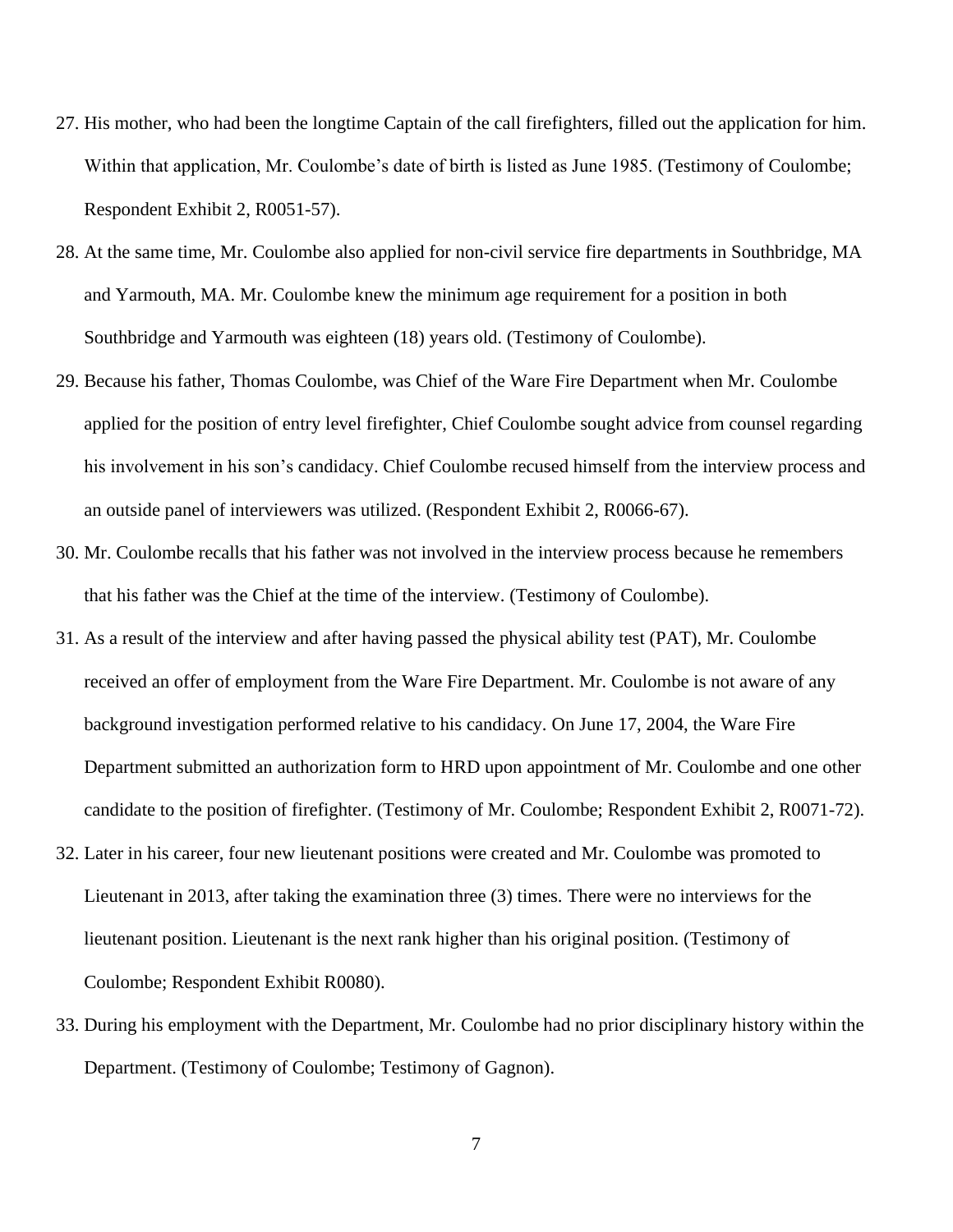#### *Appointing Authority Investigation into Appellant*

- 34. Stuart Beckley (Mr. Beckley) has been the Ware Town Manager for eight and a half (8.5) years. Prior to that position, he had been the City Planner for the town of Easthampton, MA for twenty-three (23) years. His current position as Town Manager involves many human resource duties, to include, among other things, hiring within the town and negotiating with bargaining units. (Testimony of Beckley).
- 35. In mid-late 2018, Mr. Beckley was notified by a recently elected Selectman, Keith Kruckas, that there was a concern that Mr. Coulombe had not been eligible to take the Civil Service examination for entry level firefighter when he did in 2004 because he was not nineteen (19) years old at all relevant times, under the statute. Mr. Beckley understood that a contact at the fire station reported this to Selectman Kruckas. (Testimony of Beckley).
- 36. Upon receipt of this information from Selectman Kruckas, Mr. Beckley contacted HRD to ascertain whether HRD had any information relative to the concerning allegation. HRD provided Mr. Beckley copies of the ASI, showing a June 1984 birthday for the April 24, 2004 examination. HRD also provided a spreadsheet relative to Mr. Coulombe's payment for the exam. When Mr. Beckley found an incorrect birthdate listed for Mr. Coulombe on the ASI sheet, it gave credence to the rumor he had heard. (Testimony of Beckley; Respondent's Exhibit 5, R0247-257 and Exhibit 11, R0276).
- 37. In or around February 2019, the Board of Selectman authorized the Town of Ware to hire an outside investigative agency, the Daigle Law Group (DLG), to investigate whether Mr. Coulombe and/or his father (then-Chief Coulombe) were involved in any misconduct relative to Mr. Coulombe's original appointment to the position of entry level firefighter. (Testimony of Beckley; Testimony of Daigle).
- 38. Eric Daigle testified at the hearing of this appeal. He is the principal of Daigle Law Group, LLC and he received his juris doctor degree from Quinnipiac Law School. His company is based out of Southington,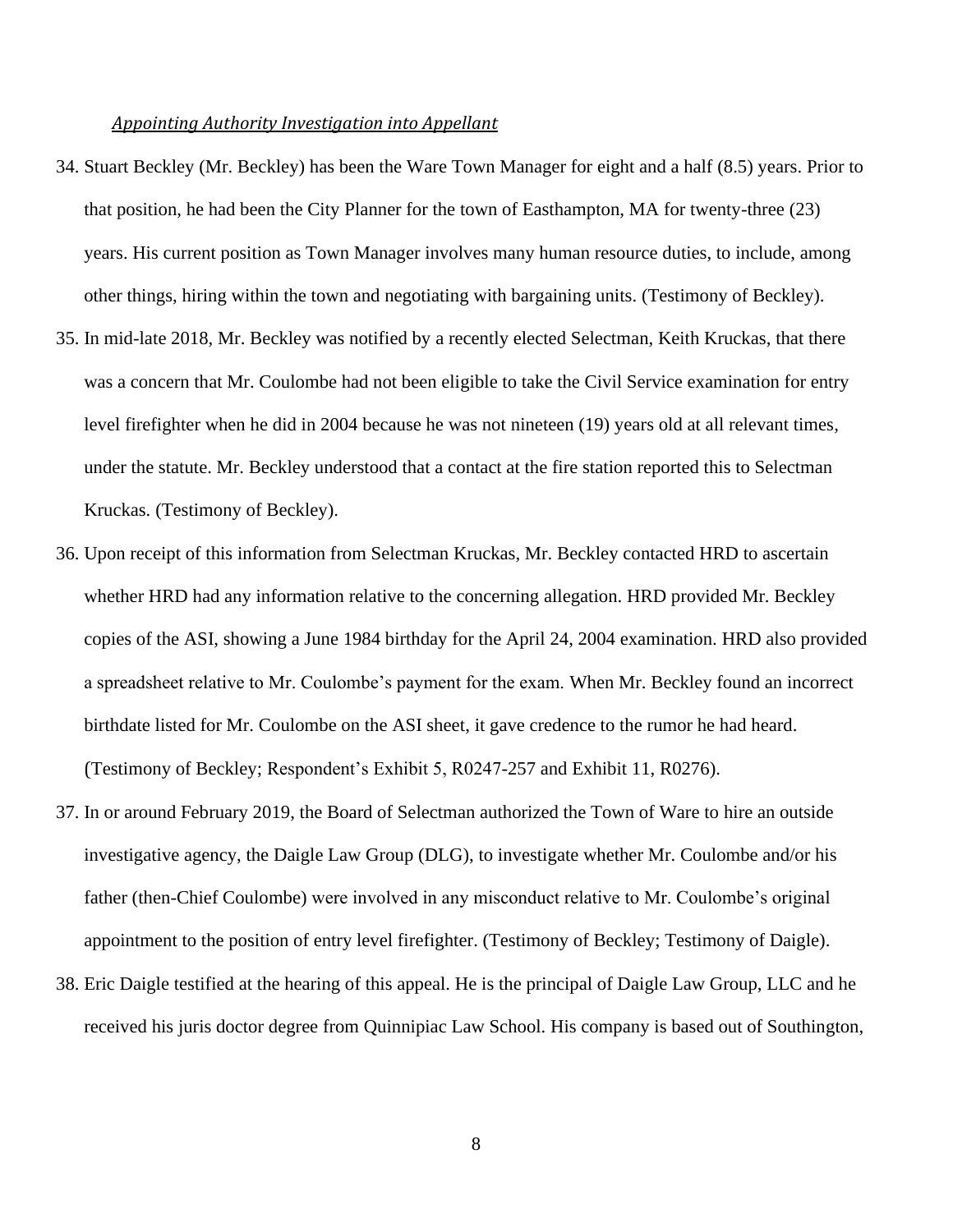CT and they primarily conduct workplace investigations. In his capacity as a workplace investigator, he is a fact finder and makes conclusions as to whether violations occurred. (Testimony of Daigle).

39. As part of his investigation, Mr. Daigle interviewed Deputy Fire Chief Edward Wloch on March 14,

since 1996. When asked if he was aware of the issue surrounding the allegation that Mr. Coulombe may

2019. Deputy Chief Wloch has been employed by the Ware Fire Department since 1989, and full time

have falsified his age, Wloch stated that it is "probably the worst kept secret in the Town of Ware."

According to Mr. Wloch, "the worst part was, everybody likes the kid but he just kept bragging about

the fact that his dad's got all the pull in the world. He got him to take the test because we knew there

were going to be openings coming up in the fire department. He got a waiver for him to take the test

early…" Deputy Chief Wloch indicated that "everybody assumed he had some sort of waiver…" When

asked further how anyone came to know about the issue of date of birth specifically, Deputy Chief

Wloch responded that "the kid bragged about it to everybody… Oh my dad's got pull. He knows what

he's doing." 6 (Respondent Exhibit 2, Attachment F, R0148-151).

40. Following a thorough investigation, which included six (6) interviews, including, among others, Mr.

Coulombe, Chief Thomas Coulombe, Selectman Kruckas, Town Manager Beckley, and Deputy Chief

Wloch, the independent investigator found the following facts:

- Mr. Coulombe applied for the original civil service examination on November 24, 2003 and took the exam on April 24, 2004. (Respondent's Exhibit 2, R0032-0036; Testimony of Daigle).
- On April 24, 2004, the Appellant was not 19 years old. (Respondent's Exhibit 2, R0032-0036; Testimony of Daigle).
- On April 24, 2004, at the age of 18, the Appellant took and passed the civil service examination to become eligible for appointment as firefighter. (Respondent's Exhibit 2, R0032-0036; Testimony of Daigle).
- The HRD ASI document, with a scan date of "2003-11-24," cites the Appellant's date of birth as "6-\_\_-84" which is not his correct date of birth. The correct date of birth is June \_\_ 1985. (Respondent's Exhibit 2, R0032-0036, R0071-0072; Testimony of Daigle).
- On April 28, 2005, Mr. Coulombe was one of two individuals appointed as a firefighter to work for the Town. (Respondent's Exhibit 2, R0032-0036, R0071-0072; Testimony of Daigle).

<sup>6</sup> Deputy Chief Wloch did not testify at the Commission hearing. The transcript from the Daigle investigative interview was entered into evidence as Respondent Exhibit 2, Attachment F, R0148-0152).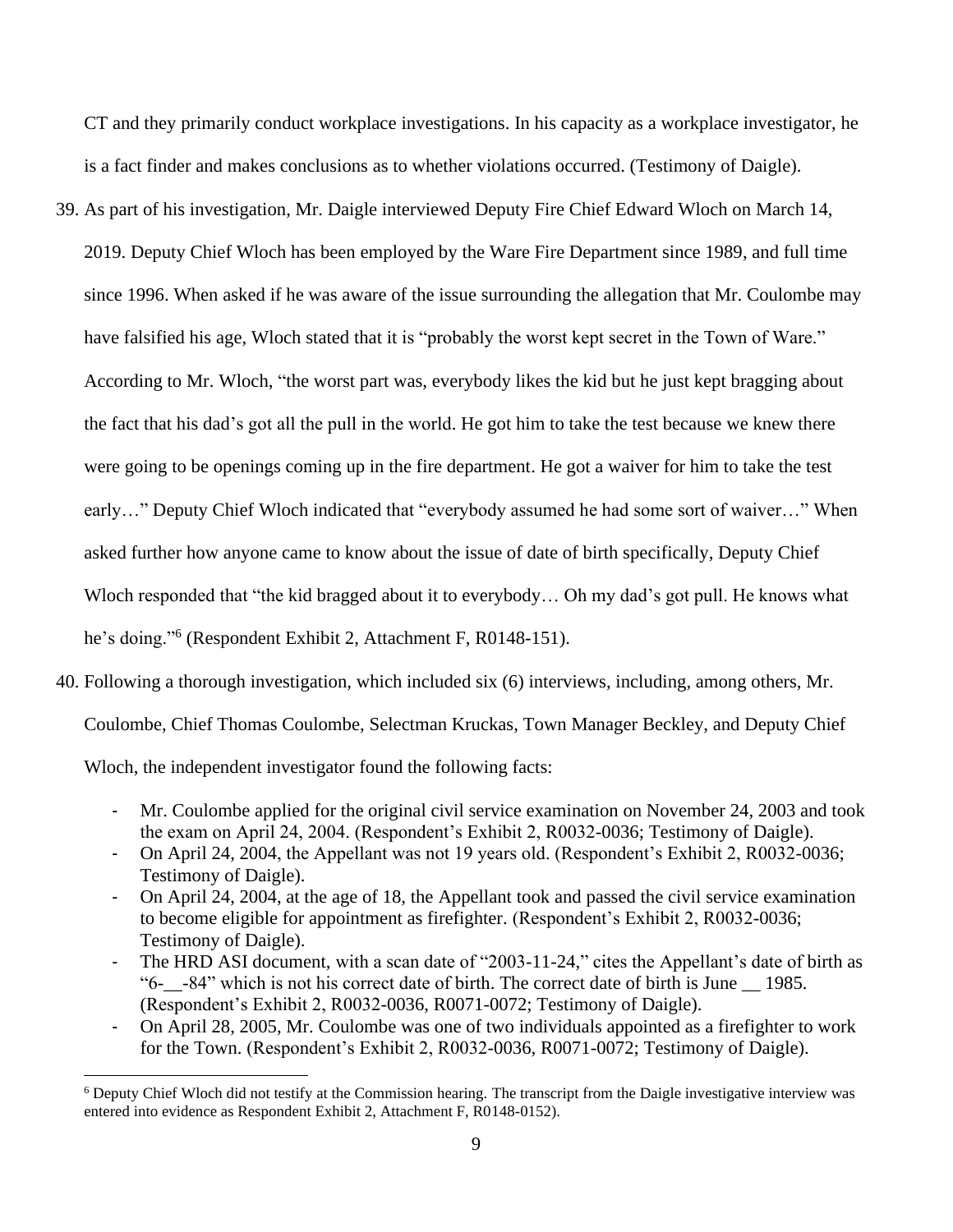- Thomas Coulombe was the Department Chief from 2001 or 2002 and was the Chief at the time of Mr. Coulombe's appointment in 2005. (Respondent's Exhibit 2, R0032-0036, R0071-0072; Testimony of Daigle).
- 41. Mr. Daigle noted that Mr. Coulombe, during this interview, was able to recall many specific details about the civil service hiring process yet had no recollection as to whether his father was the Chief when he was hired in 2005. Mr. Daigle also found unbelievable that Mr. Coulombe told him that he did not know what the minimum age to become a firefighter was when he applied in 2003, nor does he currently know what the minimum age requirement is – even though he was now a sixteen  $(16)$  year veteran of the Department and a Lieutenant at the time of the Daigle interview. (Testimony of Daigle; Respondent Exhibit 2, R0167-0176).
- 42. Mr. Daigle also concluded that the timing of the test was relevant to Mr. Coulombe's motive to lie about his birthdate, since he would have to wait until 2006 to take the test if he could not take it in 2004. The timing was key because it was a two (2) year process. (Testimony of Daigle).
- 43. The Daigle investigative report concluded that there was sufficient evidence that Mr. Coulombe was untruthful in his July 2, 2019 interview with Mr. Daigle during the workplace investigation. (Testimony of Daigle; Respondent Exhibit 2, R0035-36).

## *Local Level Hearing Before Provisional Chief Christopher Gagnon*

- 44. Christopher Gagnon (Chief Gagnon) is the current Provisional Fire Chief for the Town. He was recommended for appointment by Town Manager Beckley and appointed to that position by a vote of the Board of Selectmen effective December 22, 2019, following the retirement of Deputy Chief Edward Wloch and the demotion of Thomas Coulombe to lieutenant. (Respondent Exhibit 4, R0246; Testimony of Gagnon and Beckley).
- 45. Mr. Beckley immediately signed the paperwork that was supposed to go to HRD following the appointment of Chief Gagnon by the Board of Selectmen, but inadvertently failed to mail the document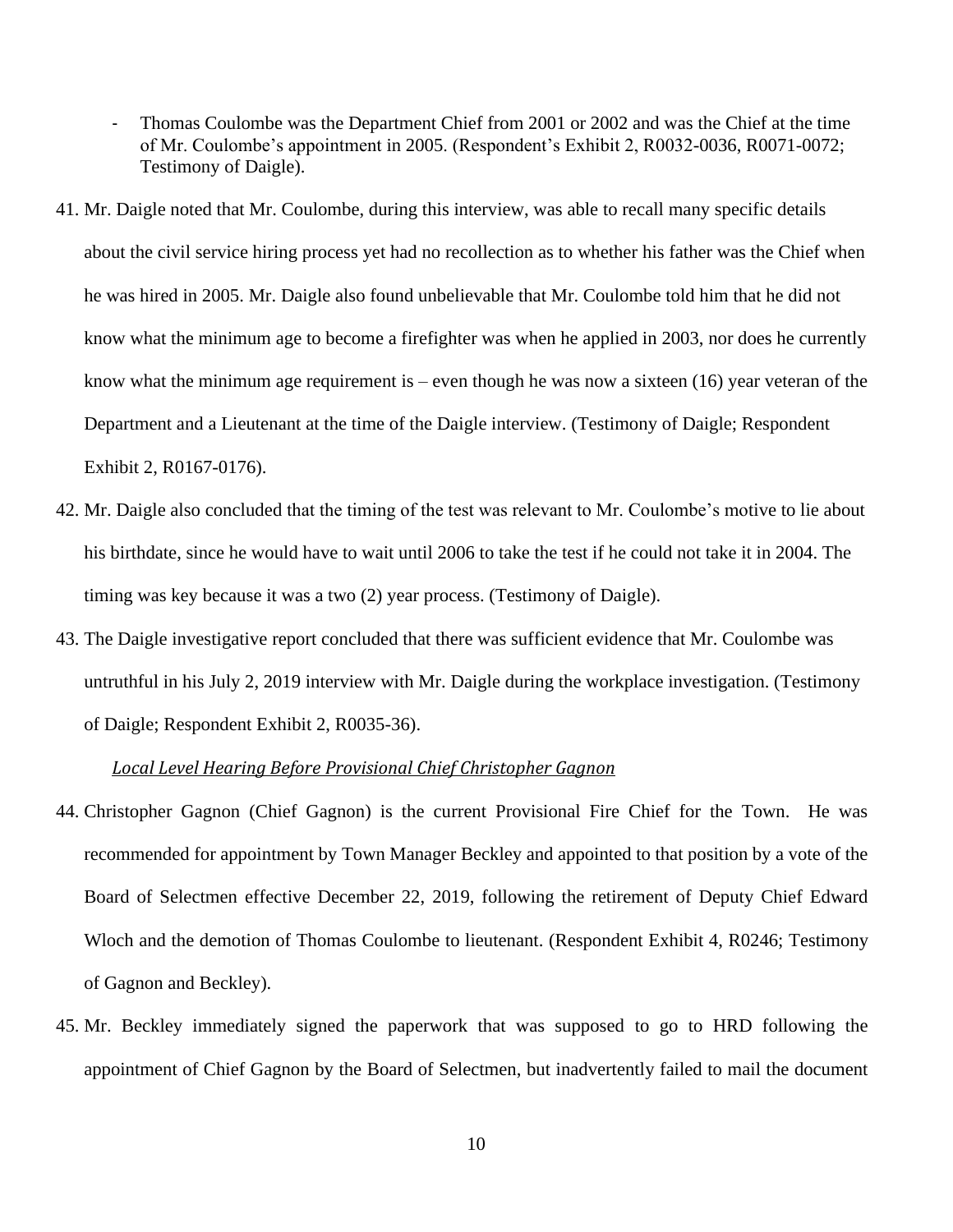to HRD. When this error came to his attention, Mr. Beckley immediately caused new paperwork to be completed and submitted it to the HRD for immediate approval. (Testimony of Beckley; Respondent Exhibit 4, R0246).

- 46. Prior to his appointment to Provisional Fire Chief, Christopher Gagnon was appointed to the position of full-time fire lieutenant in or around 2009. He began his service with the Ware Fire Department as a provisional firefighter in or around 1991 then as a full-time firefighter in 1992. Chief Gagnon is currently the appointing authority for all firefighting staff in the Ware Fire Department. (Testimony of Gagnon, Beckley; Respondent Exhibit 4, R0246;). See also, G.L. c. 48, § 42.
- 47. Chief Gagnon heard of the birthdate issue in the late fall of 2019, around the time that the Board of Selectman held a hearing that resulted in Chief Thomas Coulombe's demotion. (Testimony of Gagnon).
- 48. After fully reviewing the unredacted Daigle investigative report, Chief Gagnon was concerned. It appeared Mr. Coulombe was not old enough to apply for and sit for the entry level firefighter exam. It was a statutory requirement that an applicant be nineteen (19) years old on the last day to apply for the exam and it did not appear that there was any other explanation for why the Appellant took the exam other than his lying on his application. (Testimony of Gagnon).
- 49. Chief Gagnon read the finding of untruthfulness and agreed, after reading Mr. Coulombe's investigative interview transcript, that he appeared to be evasive during the interview. Chief Gagnon explained that if someone did not do anything wrong, that person would not have been as evasive about it. He also believed Mr. Coulombe full well knew at the time of the 2019 interview with Mr. Daigle that his father had been the Fire Chief when he applied for the exam and when he was hired; he felt the Appellant's claim in the investigative interview that he did could not recall this was not true. (Respondent's Exhibit 2, R0176; Testimony of Gagnon).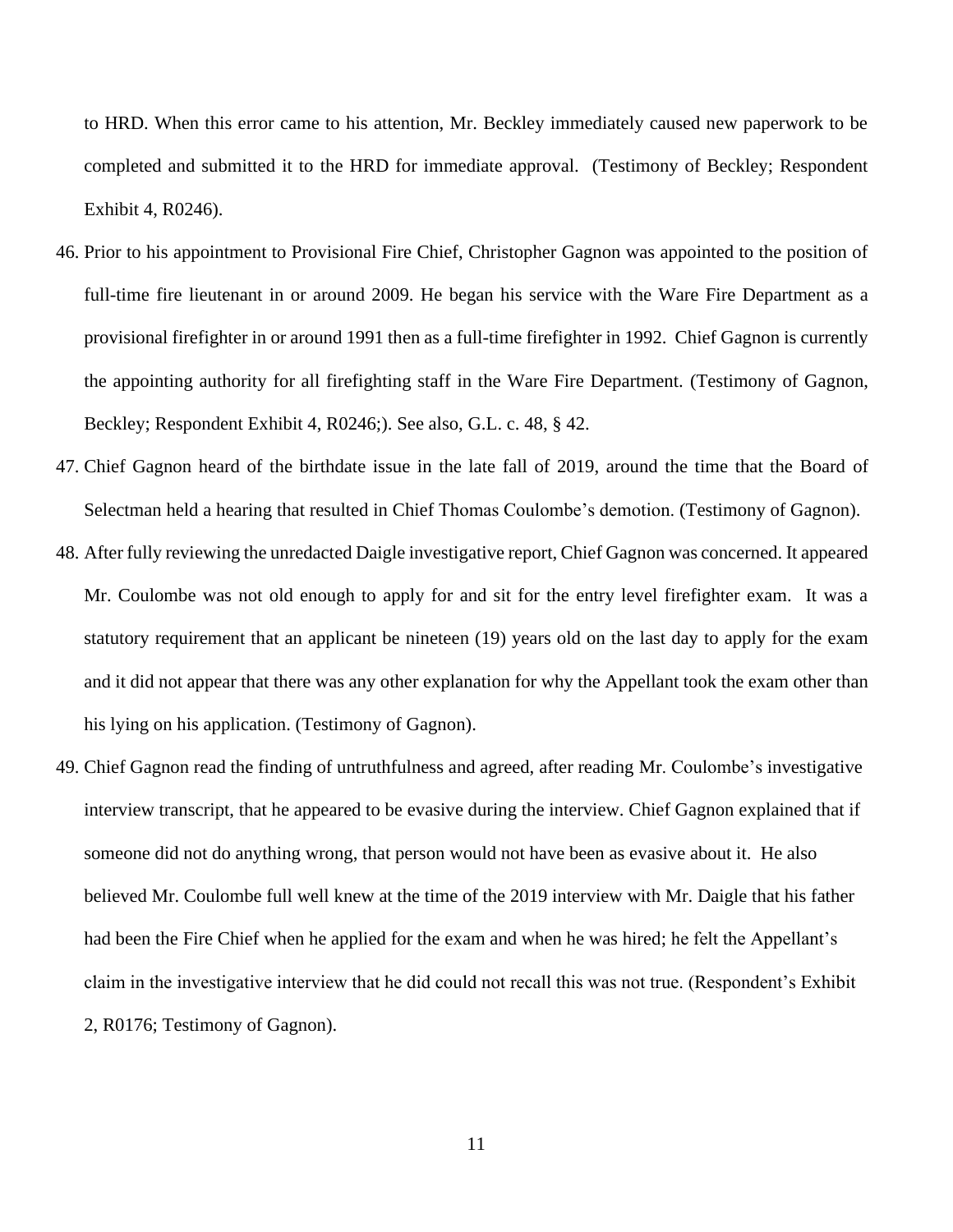- 50. Chief Gagnon did not want to believe the findings to be true because he had known the Appellant for years, since he was a child, and knew him to be a good firefighter and EMT. The Chief thought about the situation for some time, but eventually realized that he had to take the personal side out of it. It became inescapable for him, after he read the report several times, that the evidence was strong that the Appellant had lied and intentionally provided an incorrect birthdate on the exam. He believed that this type of conduct was potentially terminable. (Respondent's Exhibit 2, R0004-R0230; Testimony of Gagnon).
- 51. Town Manager Beckley also testified to how difficult the situation was and how he and Chief Gagnon were so conflicted. They were trying to balance Mr. Coulombe's career and length of experience with the level of dishonesty and lack of ethics. (Testimony of Beckley).

#### *Appellant's Appointing Authority Hearing*

- 52. The Notice, dated May 12, 2020, which explained the Appellant's rights to an Appointing Authority hearing under G.L. c. 31, §41 provided three (3) bases for possible discipline of the Appellant, up to termination, as follows: 1) his ineligibility for his original appointment and any promotions that flowed from it based on his ineligibility to apply for and take the exam, 2) the Appellant's untruthfulness during his interview with Mr. Daigle, and 3) his violation of the obligation of candidates and existing employees to be truthful and candid by providing a false date of birth on his application for the April 24, 2004 civil service exam. (Respondent's Exhibit No. 2, R0004-R0005; Testimony of Gagnon).
- 53. Chief Gagnon delivered the Notice directly to the Appellant and told him that if he had any exculpatory information to bring it to him. Chief Gagnon was hoping for Mr. Coulombe to present anything he had to try to disprove the allegations. (Testimony of Gagnon).
- 54. The Appellant chose to be represented by his Union, the International Association of Firefighters, Local 1851, ("Local 1851") at the hearing and the then Union President, David Edgar, attended the hearing with him and on his behalf. The Appellant did not ask to present witnesses and did not provide any documentary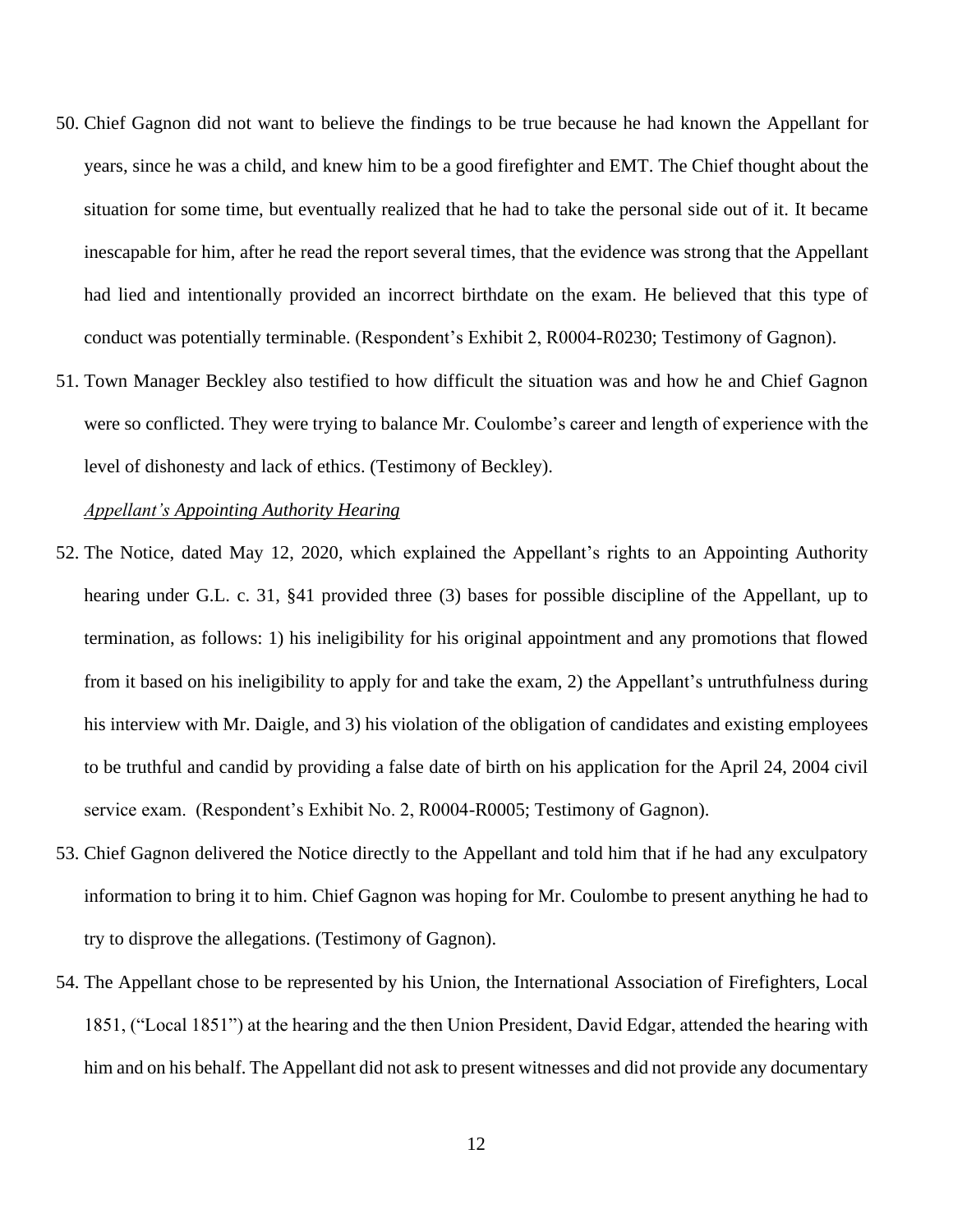evidence at the hearing. (Respondents Exhibits 1 and 3, R-232-0244; Testimony of Gagnon and Appellant).

- 55. Per the agreement of all the attendees the hearing was audio recorded. (Respondent's Exhibit 1 and Exhibit 3; Testimony of Gagnon and Appellant).
- 56. During the hearing, the Mr. Coulombe did not provide any material information, nor did he offer any explanation or additional witnesses. He indicated that he first learned about the allegations against him in December of 2018. Chief Gagnon asked whether the Appellant did anything to try to straighten the situation out from the time he learned about it to the time of the Notice and the Appellant said no. (Respondent's Exhibit 1 and Exhibit 3; Testimony of Gagnon and Appellant).
- 57. At the hearing, the Mr. Coulombe did not present any comparator information. (Respondent's Exhibit 1; Testimony of Gagnon and Appellant).
- 58. At the hearing, the Mr. Coulombe explained that he felt that the investigation involving his birthdate was a byproduct for the Town's going after his father's job. Chief Gagnon indicated at the hearing before the Commission that while it was true that the investigations with Thomas Coulombe and the Appellant ran concurrently, it did not take away from the fact that the Mr. Coulombe was ineligible to take the exam and provided no explanation to explain how it happened or why it should be excused. (Testimony of Gagnon).
- 59. Chief Gagnon also strongly considered the fact that the Appellant knew about the allegations against him for quite some time and did not contact HRD or anyone else to try to fix it. He thought that someone that did not do anything wrong would have more likely been proactive to try to remedy the situation. The Chief expected him to naturally want to contact HRD and ask questions since he had known about this allegation by the Town for a long time. The Chief stated, "I'd be all over it. I'd be shaking a lot of trees to get to the bottom of what is going on." (Respondent's Exhibit 3, R0232-234; Testimony of Gagnon).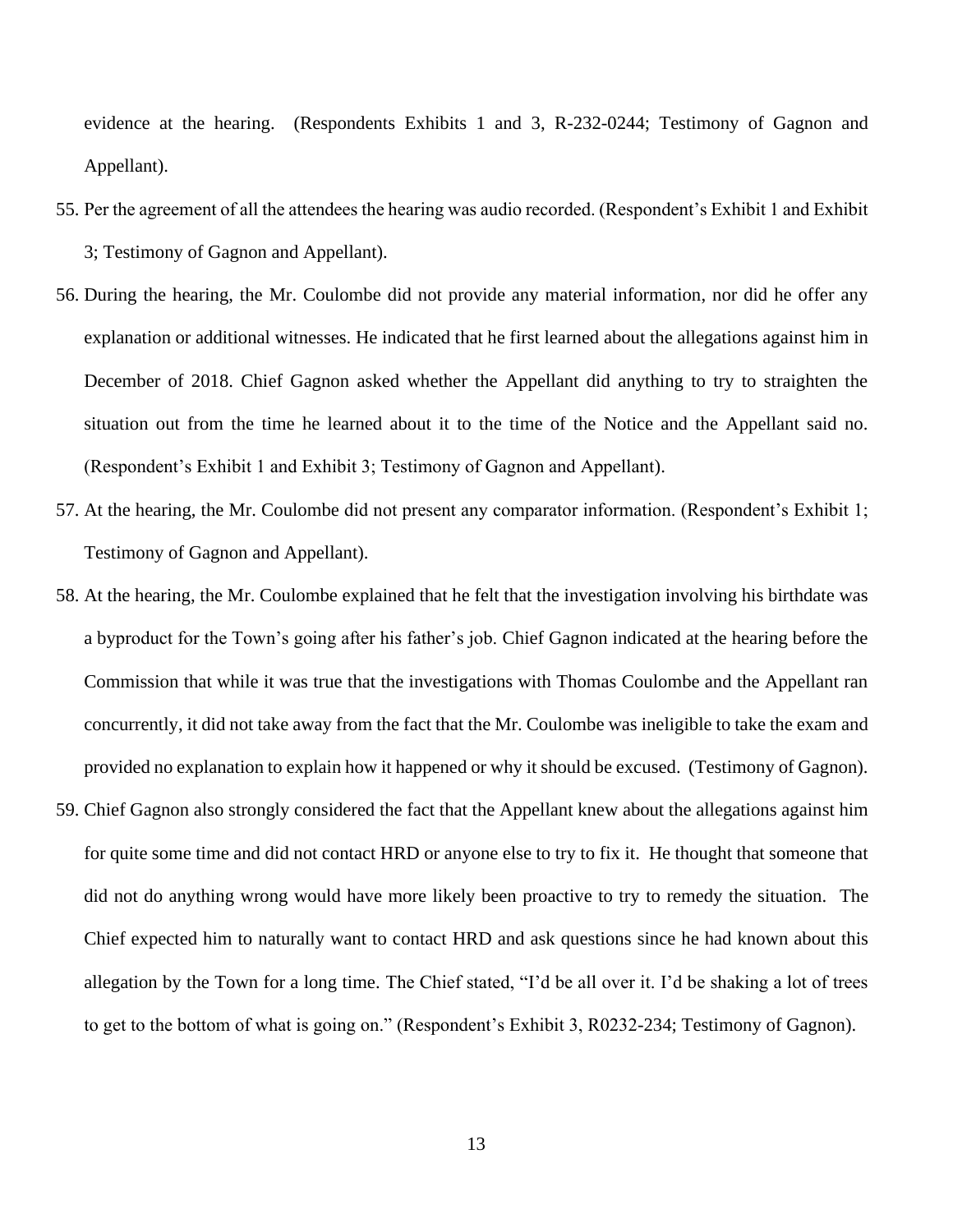- 60. Although Chief Gagnon could not say with 100% certainty whether the Appellant lied on his exam application, he believed that the evidence demonstrated that "it was highly likely that there was intent to make it happen." Chief Gagnon testified that there clearly was an element of possible intent because he had something to gain (a spot on the eligible list) from this bad decision. (Respondent's Exhibit 3, R0232- R0234; Testimony of Gagnon).
- 61. Chief Gagnon did not think demotion was an appropriate discipline in this case. The only discipline appropriate was to terminate Mr. Coulombe, since a simple demotion would still put Mr. Coulombe in a position that he legally would not have the right to hold, "plus the deception on the application sealed the deal." (Testimony of Gagnon).
- 62. On May 22, 2020, the Appellant was sent a "Notice of Appointing Authority's Decision to Terminate," outlining the basis for termination. His termination was effective May 28, 2020. (Respondent's Exhibit 3; Testimony of Gagnon).

## *Comparator Cited by Appellant*

- 63. At the Commission hearing the Appellant, for the first time, alleged that termination was excessive because another firefighter, Firefighter A, had not been disciplined in 2005 by his father, who was Chief at that time, for an allegation of voter fraud and possible residency issues. (Testimony of Coulombe).
- 64. There was a requirement that all full-time firefighters live in the town of Ware. Chief Thomas Coulombe questioned the residency of Firefighter A after it was reported to him that the firefighter had registered to vote in the neighboring town of Hardwick and voted in Hardwick's annual town meeting. (Testimony Beckley; Testimony of Gagnon).
- 65. It was alleged that Firefighter A had voted on an issue at a Hardwick town meeting, which raised concerns for two reasons. First, the Town of Ware had a residency requirement for its firefighters and if he lived in Hardwick and voted in Hardwick then Firefighter A would be violating the residency requirement.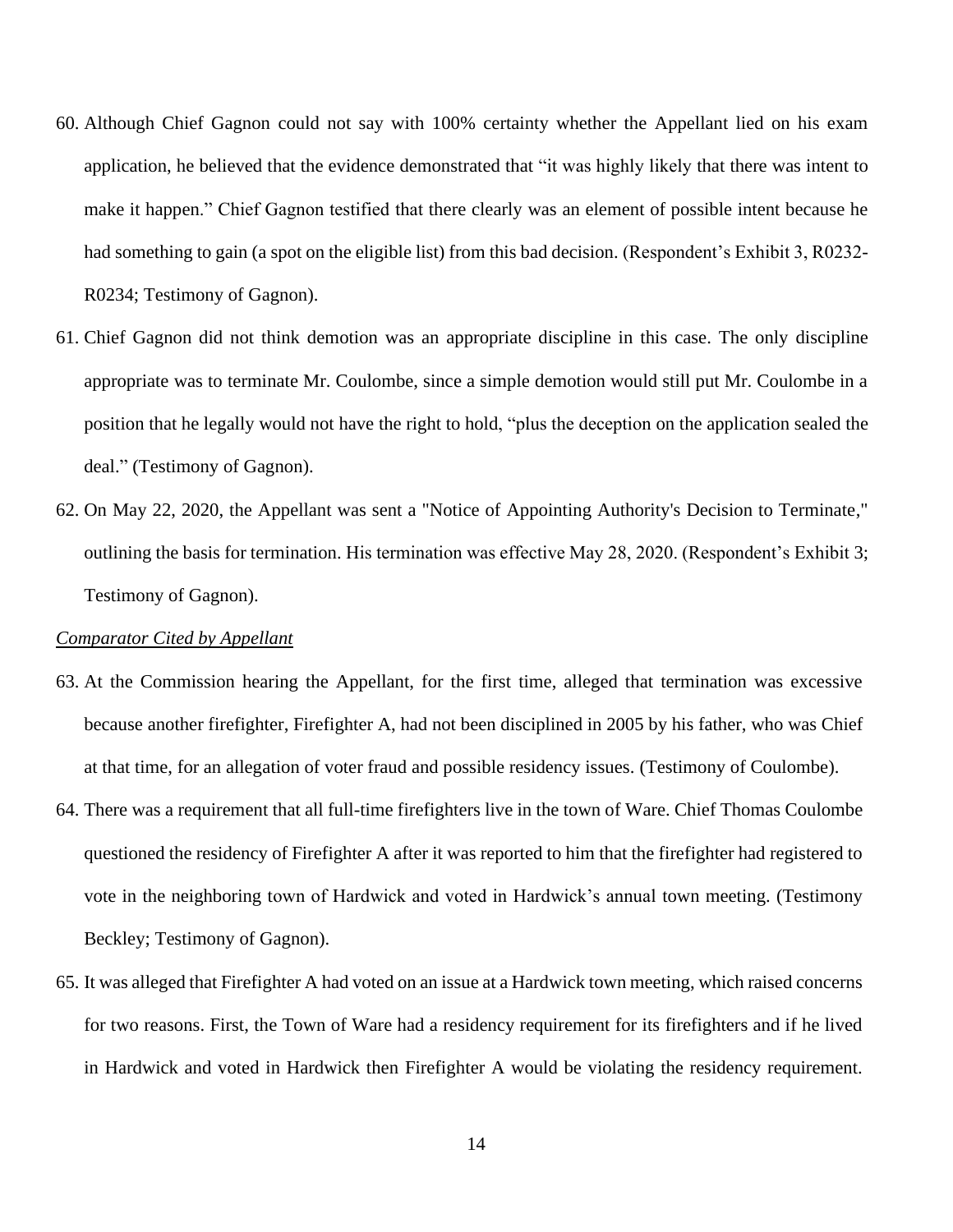Second, it raised a question about whether Firefighter A was engaged in any kind of voter fraud. Mr. Beckley, who assisted then-Chief Thomas Coulombe on this issue, was focused on the residency and the respective Town Clerks of Ware and Hardwick looked into the voter fraud issue. (Testimony of Beckley).

- 66. The Town of Ware determined that Firefighter A did reside in Ware. He had a lease for his primary residence there and his family had property in Hardwick. To Mr. Beckley's knowledge neither the Ware Town Clerk, Nancy Talbot, nor the Hardwick Town Clerk pursued the voter fraud allegations. (Testimony of Beckley).
- 67. Former Chief Thomas Coulombe testified at the hearing and explained that Firefighter A had signed a document under the pains and penalties of perjury that he was a resident of Hardwick. Chief Coulombe indicated that the town "folded" on this case and never supported the Chief in his recommendation that the town discipline Firefighter  $A<sup>7</sup>$  Chief Coulombe indicated that there was never a hearing on this issue and Firefighter A never got to give his side of the story. (Testimony of Coulombe).
- 68. Chief Gagnon was not aware of the facts involving Firefighter A's residency issue. He was not in a management position at the time. (Testimony of Gagnon).
- 69. Mr. Beckley did not inform Chief Gagnon of the issue when he was considering the Appellant termination. Mr. Beckley viewed these issues as having significant differences. First, the issue with Mr. Coulombe involved whether he was eligible to even be on the list that resulted in his original appointment and whether he could legally be hired in the first place. With respect to Firefighter A's residency issues, a candidate is not ineligible to take the exam and be on the list if they do not reside in Ware.<sup>8</sup> As for the possible residency issue with Firefighter A, then-Chief Coulombe ultimately concluded that Firefighter A was a resident of Ware. There was never any conclusion about whether Firefighter A engaged in voter

<sup>&</sup>lt;sup>7</sup> Chief Coulombe recommended that, after a hearing, he, as the appointing authority for the Department would at least suspend Firefighter A, and quite possibly terminate him from employment.

<sup>&</sup>lt;sup>8</sup> The law does not prohibit firefighters from living outside communities when they apply for exam but does require firefighters to establish residency within a 10-mile radius of the hiring community within 9 months of hire.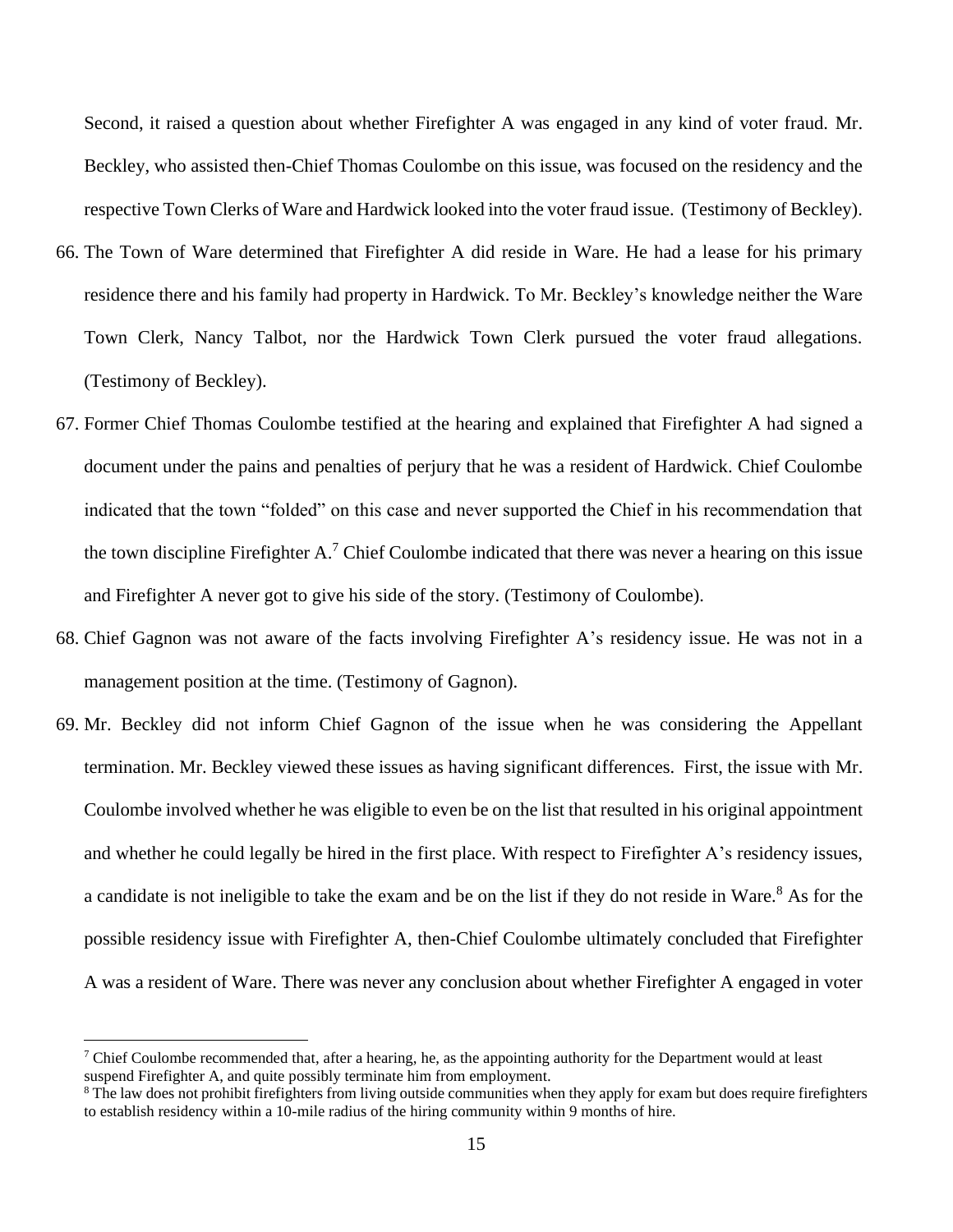fraud.<sup>9</sup> Firefighter A was not disciplined and, according to Mr. Beckley, Thomas Coulombe never communicated any discipline or recommended that Firefighter A receive any discipline in the matter.

(Testimony Beckley).

*Legal Standard*

G.L. c. 31, §43 provides:

"If the commission by a preponderance of the evidence determines that there was just cause for an action taken against [a tenured civil service employee] ... it shall affirm the action of the appointing authority, otherwise it shall reverse such action and the person concerned shall be returned to his position without loss of compensation or other rights; provided, however, if the employee by a preponderance of the evidence establishes that said action was based upon harmful error in the application of the appointing authority's procedure, an error of law, or upon any factor or conduct on the part of the employee not reasonably related to the fitness of the employee to perform in his position, said action shall not be sustained, and the person shall be returned to his position without loss of compensation or other rights. The commission may also modify any penalty imposed by the appointing authority."

The Commission determines justification for discipline by inquiring, "whether the employee has been

guilty of substantial misconduct which adversely affects the public interest by impairing the efficiency of

public service." School Comm. v. Civil Service Comm'n*,* 43 Mass.App.Ct. 486, 488 (1997). See also

Murray v. Second Dist. Ct., 389 Mass. 508, 514 (1983).

The Appointing Authority's burden of proof by a preponderance of the evidence is satisfied "if it is

made to appear more likely or probable in the sense that actual belief in its truth, derived from the

evidence, exists in the mind or minds of the tribunal notwithstanding any doubts that may still linger

there." Tucker v. Pearlstein*,* 334 Mass. 33, 35-36 (1956).

Under section 43, the Commission is required "to conduct a de novo hearing for the purpose of

finding the facts anew." Falmouth v. Civil Service Comm'n, 447 Mass. 814, 823 (2006) and cases cited.

<sup>9</sup> Former Chief Coulombe testified before the Commission relative to Firefighter A. He claims that the town "folded" on the case, which resulted in no discipline for Firefighter A. Chief Coulombe indicated that he spoke with Mr. Beckley and that he would recommend at least a suspension for Firefighter A, possibly a termination. According to Chief Coulombe, there was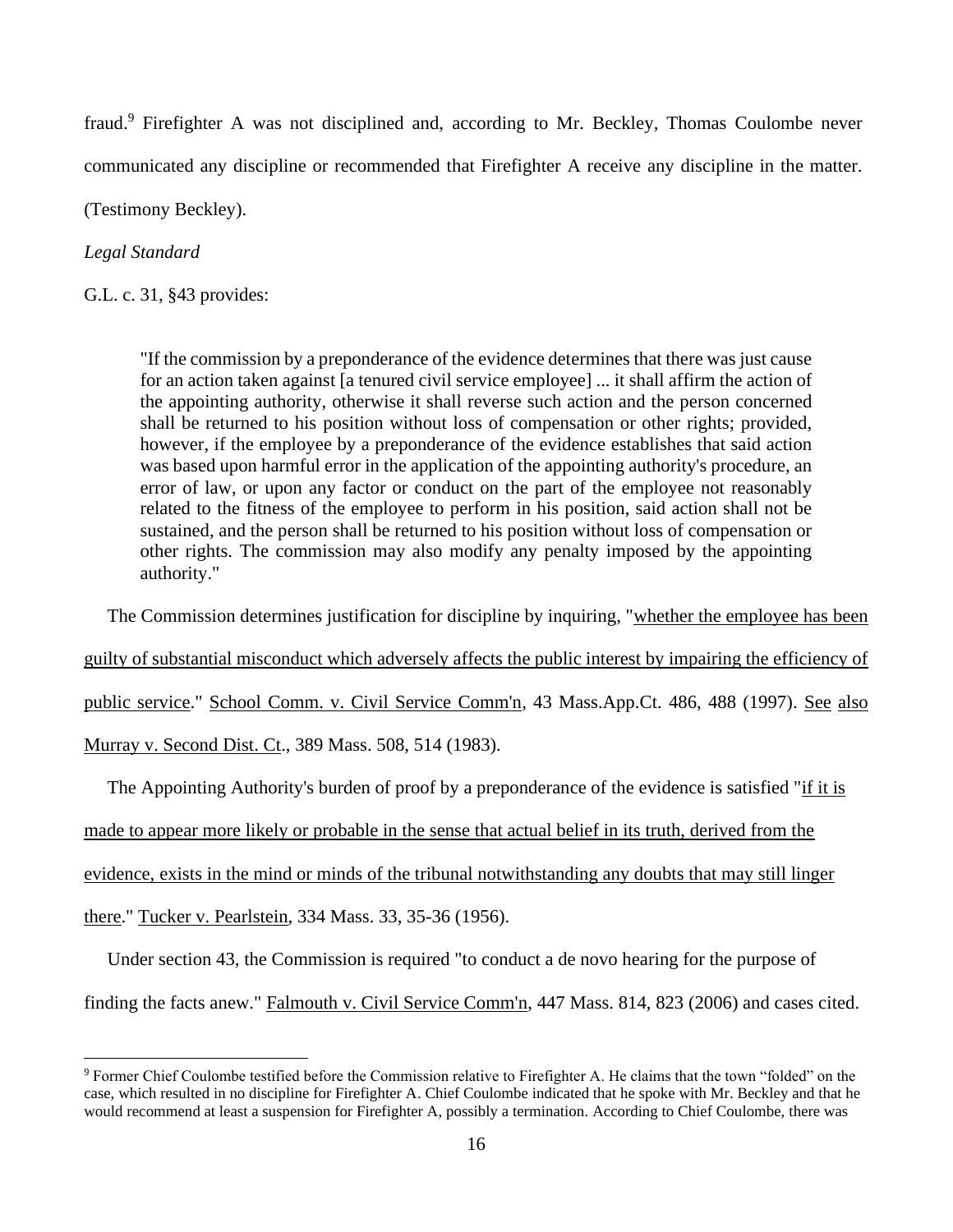#### *Analysis*

 G.L. c. 31, s. 58 states in part: "No person shall be eligible to take an examination for original appointment to the position of firefighter or police officer in a city or town if the applicant will not have reached 19 years of age on or before the final date for the filing of applications for the examination, as so stated…." The preponderance of the evidence has established that Mr. Coulombe was required to be 19 years old by March 5, 2004, the final date for filing the application examination, in order to be eligible to sit for the exam. Mr. Coulombe's birth certificate and his driver's license, and by his own admission, prove that Mr. Coulombe was born on June \_\_ 1985. There is no dispute that Mr. Coulombe was only 18 years old on March 5, 2004. There is no dispute that Mr. Coulombe was still only 18 years old when he sat for and took the firefighter civil service examination on April 24, 2004.

 There had been a rumor for years that Mr. Coulombe had not been old enough to become a Ware firefighter when he sat for his 2004 civil service examination. As one witness interview transcript put it, it was the worse kept secret in town. No action was taken by the Town on these rumors, as they were just that, rumors, until a new Selectman had been elected and he began to look into the allegation in 2018, after having been told of the allegation by an unnamed source in the fire station. Thereafter, the Town Manager sought information from HRD relative to Mr. Coulombe's application for the 2004 examination and HRD provided a document that immediately gave credence to these rumors. Indeed, Mr. Coulombe's record had an incorrect birthdate, making him exactly one year older, on his HRD ASI scan sheet. The Town hired an outside, independent investigator, Eric Daigle, to look further into the matter to determine how an incorrect birthdate appeared on HRD's records for Mr. Coulombe. I credit the town for hiring an outside, independent investigator, so as to remove any hint of bias, since both Mr. Coulombe and his father, the Chief, were going to be investigated for any possible involvement.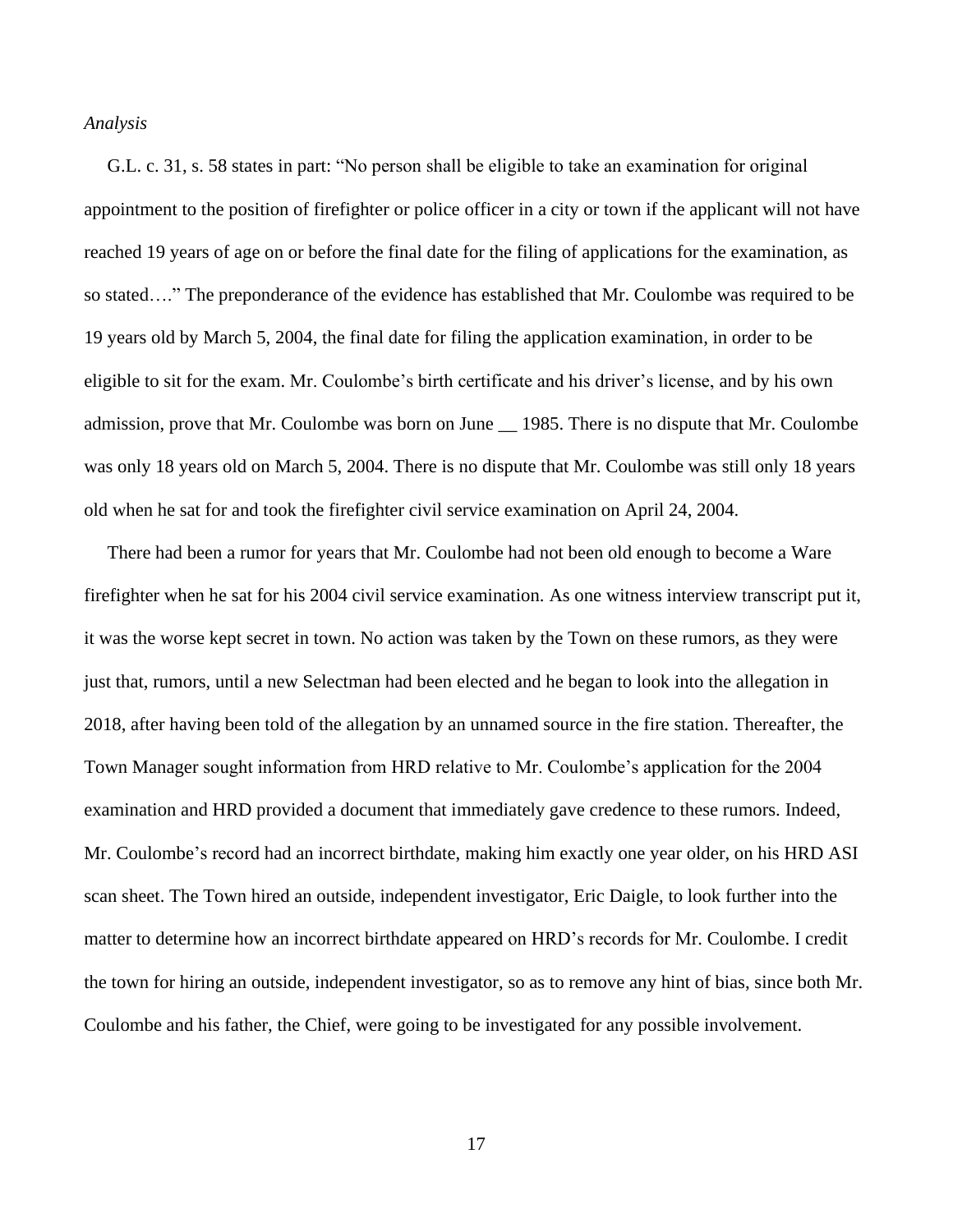The preponderance of the evidence supports the conclusion that Mr. Coulombe provided an incorrect birthdate on his civil service exam application. First, Ms. Caggiano testified that the Application Scanning Information sheet is a document that *only* contains information an applicant provided to HRD in their online application. HRD did not generate this information, it was generated solely from what an applicant had provided. I credit Director Caggiano's testimony, as she has deep institutional knowledge of the civil service examination application and administration process, both today and how the sign-up process has evolved over the years. Ms. Caggiano had never experienced any mistakes by applicants with regards to entering their birthdate wrong. The evidence simply does not support a conclusion that HRD's computer system malfunctioned or that HRD failed in its duty to identify that he provided an incorrect birthdate As Director Caggiano testified, applicants are trusted that they will provide truthful information on their exam applications, which, at a minimum, would be expected of anyone applying for a position of trust and great authority within the Commonwealth, such as firefighter or police officer. HRD's ASI sheet indicates that Mr. Coulombe's birthdate is listed as June \_\_ 1984 because Mr. Coulombe, who filled out the 2003 application online, entered that birthdate into the system.

 Further, the evidence proves that Mr. Coulombe had a clear motive to misrepresent his birthdate. He was embedded in the Ware Fire Department, beginning his career when was still in high school, at just seventeen (17) years old, first as a work study intern and then as a call firefighter. He already had obtained his EMT certification and it was the culture at the station for call firefighters to aspire to become full-time firefighters when positions opened up. Then that chance arose around the time he was graduating high school, with the advent of two (2) entry level firefighter positions became available at the Department. The only problem was that Mr. Coulombe was not eligible under the GL c. 31, s 58 to take the upcoming civil service examination, due to the minimum age requirement. At the time, he was already working as a call firefighter, his father was the Chief, his mother was a Captain, he had just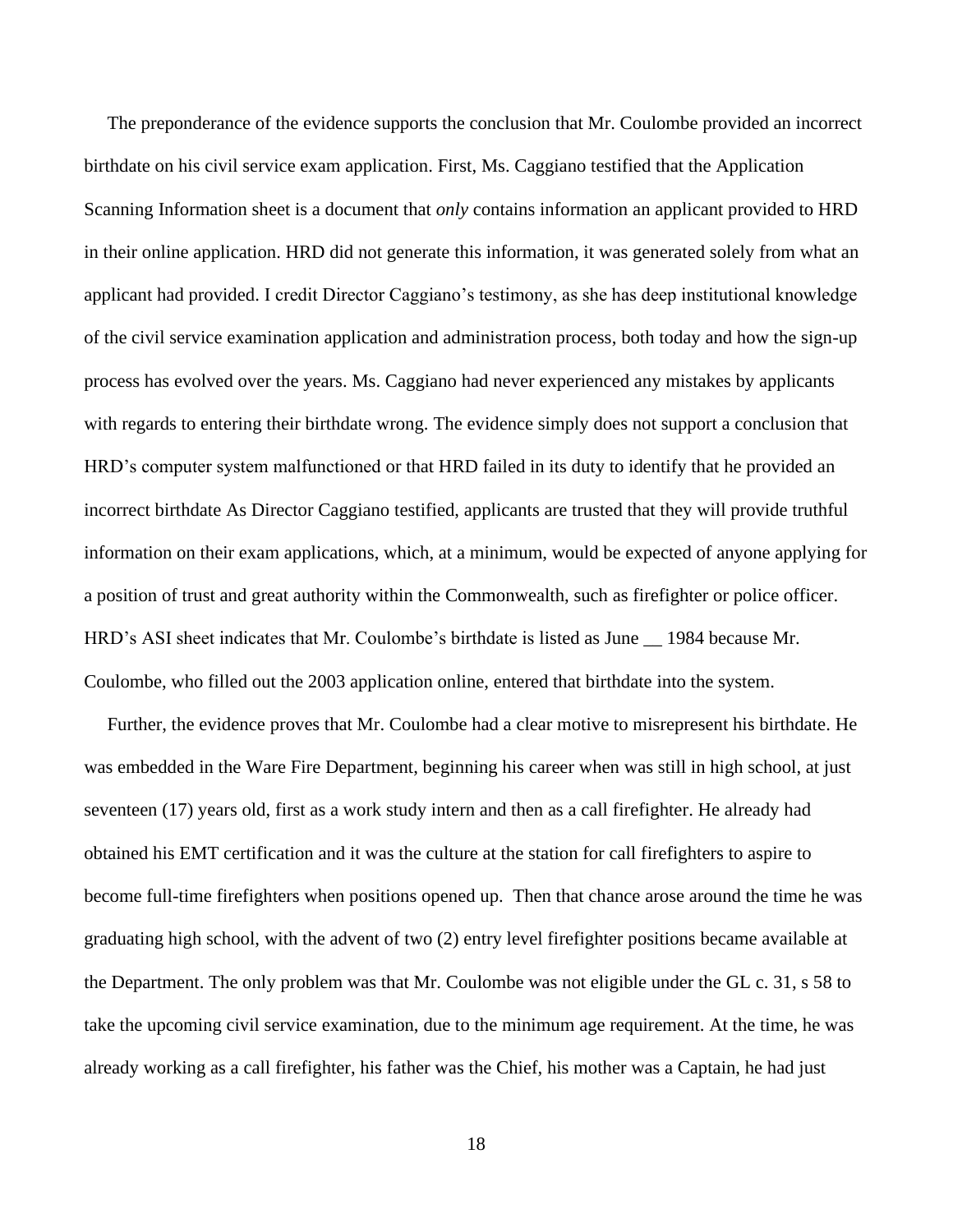graduated high school, and he was preparing for a career in the field. Mr. Coulombe had applied not only to the Ware Fire Department, but also two (2) non-civil service fire departments, so he was clearly looking to break into fire service and immediately begin his career. Having worked in the Department and having two parents entrenched in the system, he would have had the opportunity to know potential timelines for job openings and, given the timing of the civil service exams, he would have missed the opportunity to apply for the two open positions in 2005 if he did not sit for the 2004 exam. So, he would certainly have a motive to enter an incorrect birthdate on the application which would have made him eligible for the exam. Had he entered a birthdate that made him ineligible, either too young or too old to take the exam, the system at HRD would have automatically rejected the application, thus the need to enter an eligible, yet fraudulent, birthdate.

 Mr. Coulombe was notified by the Department in late 2018 that it was investigating an allegation that he was not eligible for the 2004 exam. Even with this allegation hanging over him for almost two years, he never once tried to clear his name by contacting HRD to ascertain what the issue was. Chief Gagnon noted that this was difficult for him to understand when he evaluated the evidence, since he felt that if someone had made an allegation against him for something that he did not do, he would have contacted HRD to get to the bottom of what happened.

 Mr. Coulombe claimed to be 100 percent certain that he signed up for this exam on his own, with no help from others, although he used his parents' credit card to complete the transaction and entered his parents' email address as the point of email contact. Additionally, his mother filled out the lengthy 2005 Ware Fire Department application by hand for Mr. Coulombe, after he passed the 2004 civil service examination. Mr. Coulombe testified that he was did not know what the minimum age requirement was for the Ware Fire Department, even after all those years living with the Chief and a Captain at the Department, nor does he admit to knowing now what the age requirement is, even though he has been on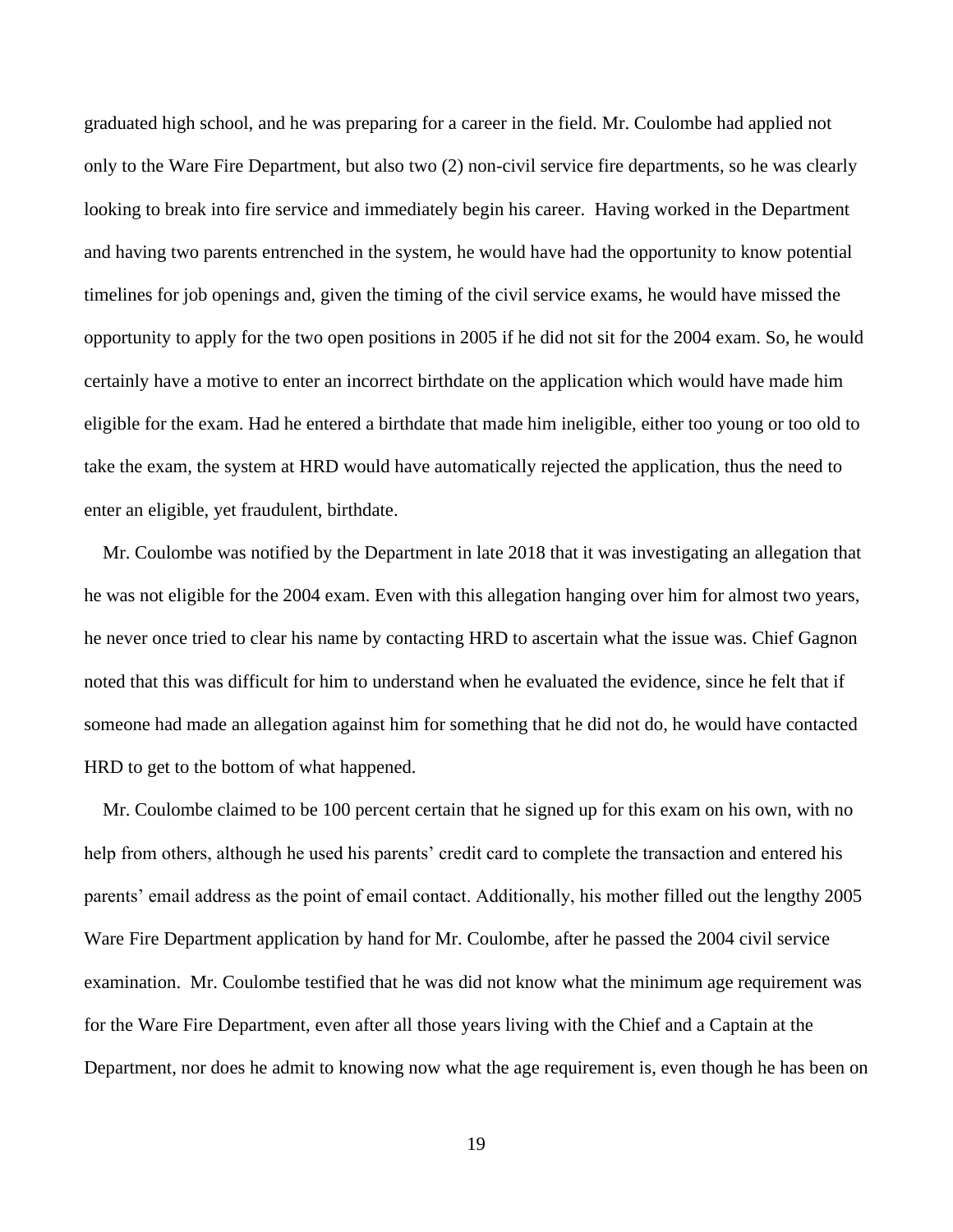the job for 16 years and has achieved the rank of lieutenant. I do not credit Mr. Coulombe's testimony that he did not know what the age requirement for Ware was at the time he applied for the exam, nor do I believe that he does not know the age requirement now, because he was able to detail with specificity what the age requirement was for other non-civil service departments he signed up for, that being eighteen (18) years old for Southbridge and Yarmouth, MA. Mr. Coulombe did not apply for any other civil service department other than Ware, most likely because the age requirement was nineteen (19) years old, and his father was not the Chief of the other fire department.

 In addition to knowing what the age requirement was for Southbridge and Yarmouth, Mr. Coulombe was also aware that he had to apply for the exam on HRD's website, that he had to sit for the exam, that an eligible list would be generated, that for most departments the applicant needed to be an EMT and that many were looking for paramedics. When pressed as to how he knew all of those details but did not know the age requirement for his own current employer, he backtracked and said that he actually could not be sure that the other two departments had a minimum age of 18 years. HRD had posted the requirements on its website, the same website Mr. Coulombe used to apply for the exam. HRD had also widely also circulated the exam poster around the Commonwealth with the requirements for the position, many of which Mr. Coulombe was able to detail for the Commission. Mr. Coulombe had obviously done his homework and prepared himself for this career with his prior on-call firefighting role so it is difficult to imagine that he overlooked the statutory age requirement. It is just not credible.

 Other discrepancies in Mr. Coulombe's testimony also stretch his credibility with the Commission. In his interview with Mr. Daigle during the internal investigation in 2019, Mr. Coulombe told Mr. Daigle that he did not recall if his father was the Chief when he became a firefighter in 2005. This statement is wholly inconsistent with his testimony before the Commission that, during his candidacy for the position of permanent firefighter in 2005, he recalled that he was interviewed by persons other than his father,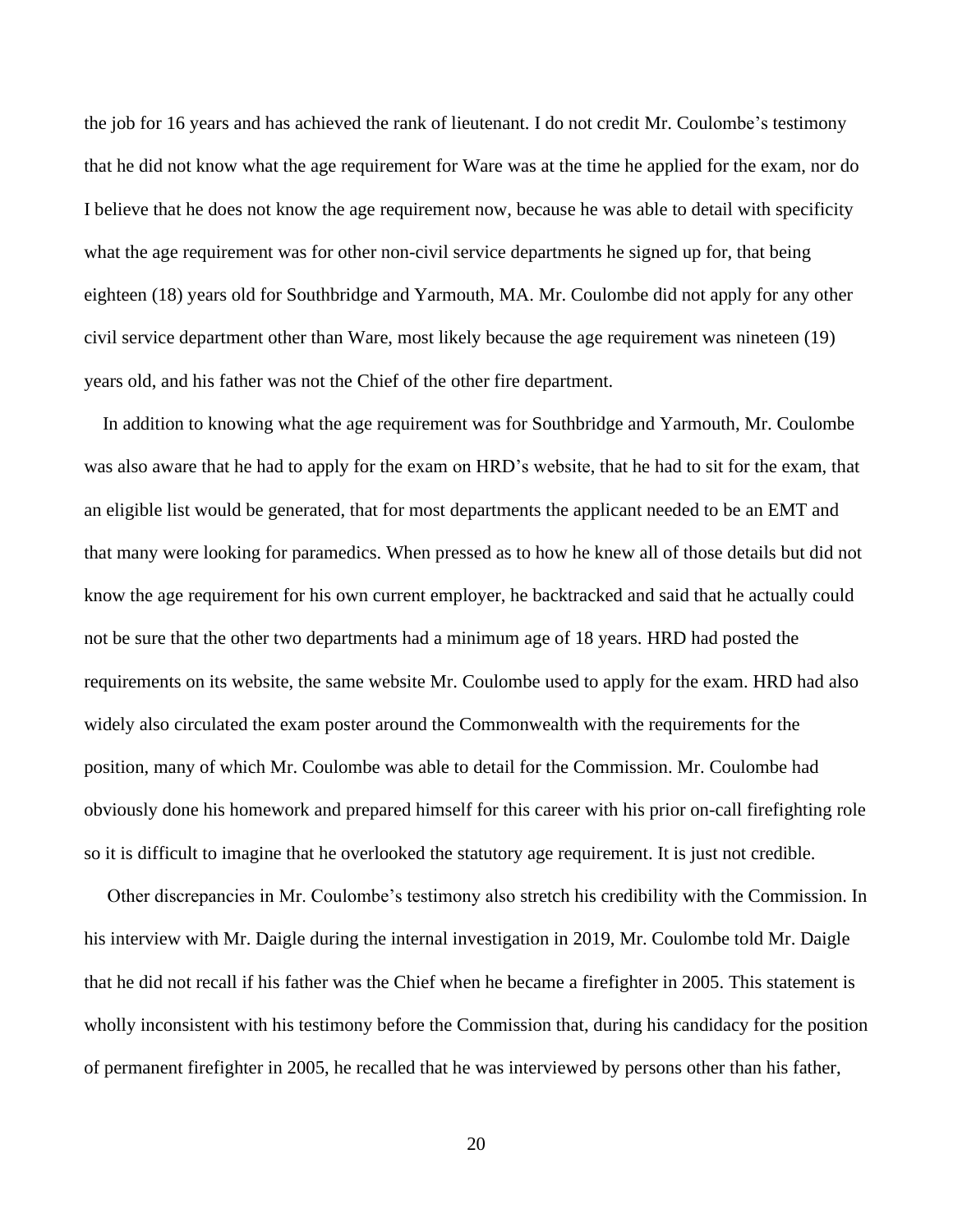due to the conflict of interest because *his father was the Chief*. How would Mr. Coulombe recall that his father recused himself from an interview because he was the Chief, yet he told Mr. Daigle that he could not recall whether his father was the Chief when he was sworn for that same position soon after the interview. Mr. Coulombe also testified that he recalls that his father was his boss, the Chief, two years prior to his swearing in for a permanent position, when he was a call firefighter during the years 2003- 2005. Mr. Coulombe clearly attempted to downplay his father's leadership position during the 2019 Daigle interview, since it is highly unlikely that someone of his father's stature was not aware of the age requirement and would not pass along that key fact to his son.

 I did not find that the decision to terminate the Appellant was based on political considerations, favoritism, or bias. At all times during the independent investigation and during the disciplinary hearing held before Chief Gagnon, Mr. Coulombe was given the benefit of the doubt by both Chief Gagnon and the Town Manager, Stuart Beckley. I credit both of their testimony. The Chief and the Town Manager weighed Mr. Coulombe's experience and his lengthy career with the lack of honesty and breach of ethics. When an initial inquiry uncovered that there might be some merit to the allegation, it resulted in a well-founded decision to investigate further. Chief Gagnon had known Mr. Coulombe since he was a kid and worked with him throughout Mr. Coulombe's entire career. He wanted to believe that there was nothing to the rumors. The last thing he wanted to do was terminate an employee and he wanted to find fault with the investigation.

 Ultimately, Chief Gagnon had to put his personal interest aside and do what was right for the system and the Department. The weight of the evidence, combined with the untruthfulness of Mr. Coulombe, tipped the scale where it became obvious to the Chief what had to be done. Demotion was not an option because Mr. Coulombe had never been eligible for initial appointment. He could not be demoted from lieutenant to firefighter when he had not been legally appointed in the first place. By a preponderance of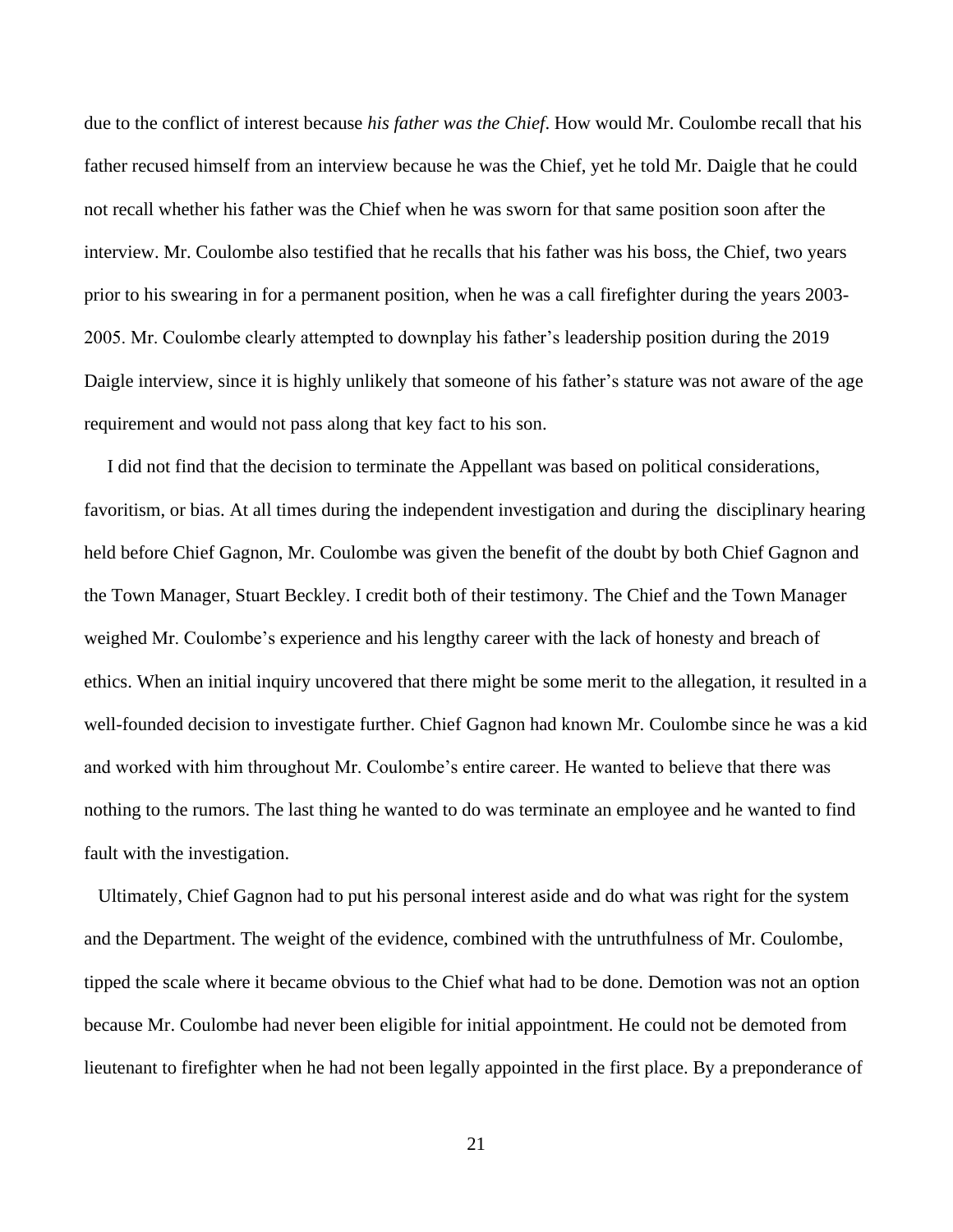the evidence, the Town has proven that Mr. Coulombe was statutorily ineligible for any position as a firefighter in the Town of Ware because he did not meet the minimum age requirement to apply or sit for the exam, in violation of G.L. c. 31, s. 58, with no legitimate excuse. Even with no improper motive, the fact remains that he would not have been on the eligible civil service list had he not taken the exam.

In summary, I have found that the Appellant engaged in substantial misconduct which adversely

affected the public interest. Having reached that conclusion, I must determine whether the level of

discipline (termination) against the Appellant was warranted.

As stated by the SJC in Falmouth v. Civ. Serv. Comm'n, 447 Mass. 814, 823-825 (2006):

 "After making its de novo findings of fact, the commission must pass judgment on the penalty imposed by the appointing authority, a role to which the statute speaks directly. G.L. c. [31], s. § 43 ('The commission may also modify any penalty imposed by the appointing authority.') Here the commission does not act without regard to the previous decision of the [appointing authority], but rather decides whether 'there was reasonable justification for the action taken by the appointing authority in the circumstances found by the commission to have existed when the appointing authority made its decision." Id. citing Watertown v. Arria,16 Mass.App.Ct. 331, 334 (1983).

"Such authority to review and amend the penalties of the many disparate appointing authorities subject to its jurisdiction inherently promotes the principle of uniformity and the 'equitable treatment of similarly situated individuals.' citing Police Comm'r of Boston v. Civ. Serv. Comm'n, 39 Mass.App.Ct. 594, 600 (1996). However, in promoting these principles, the commission cannot detach itself from the underlying purpose of the civil service system— 'to guard against political considerations, favoritism and bias in governmental employment decisions." Id. (citations omitted).

--

"Unless the commission's findings of fact differ significantly from those reported by the [appointing authority] or interpret the relevant law in a substantially different way, the absence of political considerations, favoritism or bias would warrant essentially the same penalty. The commission is not free to modify the penalty imposed by the [appointing authority] on the basis of essentially similar fact finding without an adequate explanation."  $\underline{Id}$ . at 572. (citations omitted).

First, my findings do not differ significantly from those of the Fire Chief.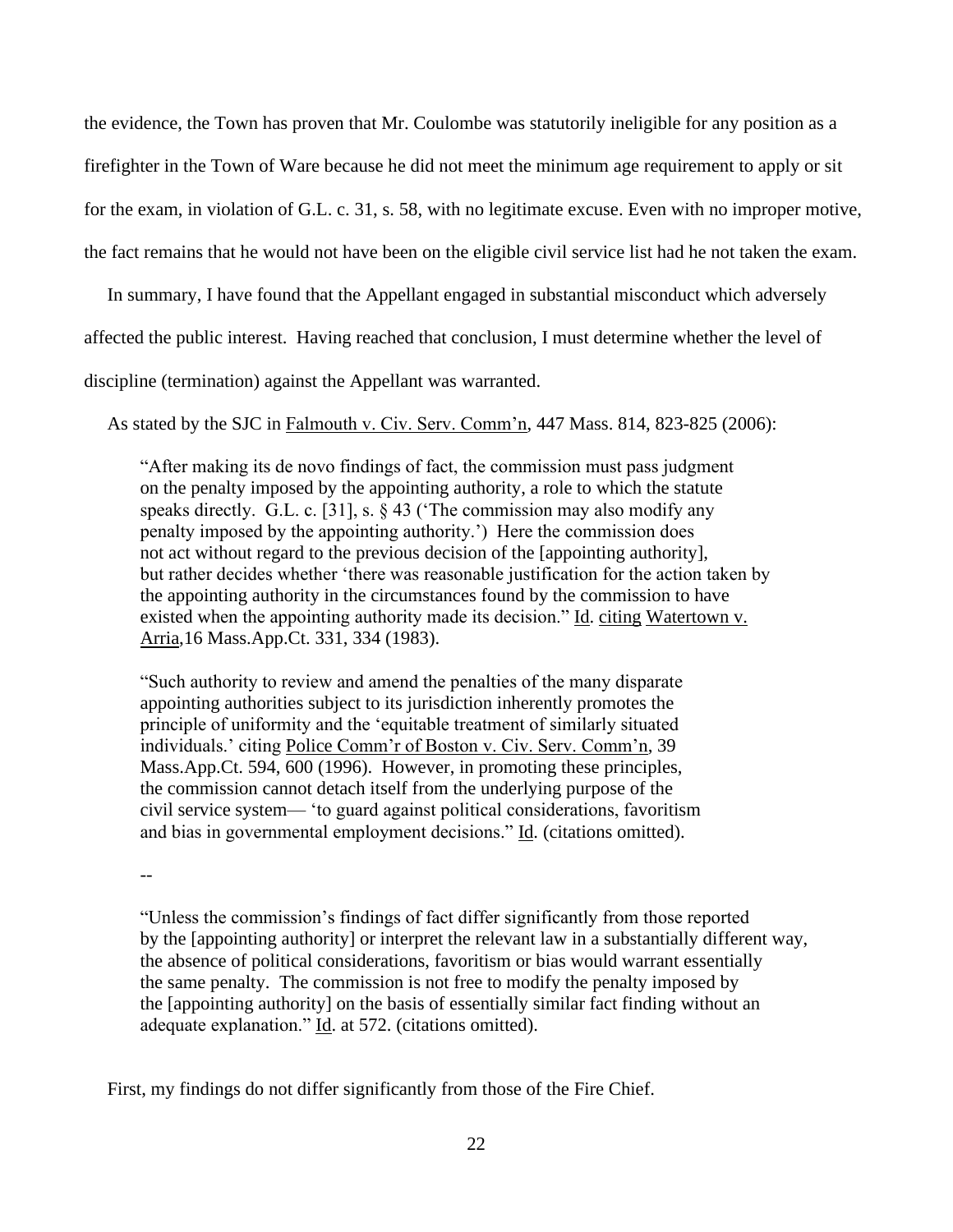Second, as referenced above, I do not believe the Fire Chief's decision here was influenced by political considerations, favoritism or bias.

 Finally, I considered whether the incident involving Firefighter A is a comparable incident that should mitigate against termination. The Appellant did not present any comparator information at his predeprivation hearing and presented it for the first time to the Commission. Even taking the allegations of voter fraud as legitimate in the light most favorable to Mr. Coulombe, I do not find Firefighter A's case to be comparable. If Firefighter A had indeed registered to vote in a town in which he did not reside, that did not have the same inescapable nexus to his employment that Mr. Coulombe's misconduct did. Mr. Coulombe's decision to fraudulently misrepresent his age trampled on the rights of at least one other applicant for the firefighter position in violation of the basic merit principles required of the civil service appointment process. Mr. Coulombe was not eligible, under the law, for appointment; therefore, he must be terminated from that position. The Commission has previously upheld the termination of civil service firefighters who lied about their residency preference when initially hired by the municipality, which is analogous to this case. Sean Layton & Ryan Layton v. City of Somerville, G1-10-292, G1-10-293 (2010); Investigation Regarding: Residency Preference of Certain Pittsfield Firefighters, I-18-210 (investigation by Commission, resulting in resignation of two employees who did not meet residency preference as had been claimed).

 Lastly, the Appellant argued that his termination should be overturned under G.L. c. 31, s. 42 because G.L. c. 31, s. 41 requires the decision to terminate come from the appointing authority and Chief Gagnon had not been properly appointed as a Provisional Fire Chief when he terminated the Appellant on May 22, 2020. This claim for relief lacks merit. G.L. c. 48, s. 42, states: "Towns accepting the provisions of this section…. which have accepted corresponding provisions of earlier laws may establish a fire department. The Chief shall be appointed by the selectmen…and shall appoint a deputy chief and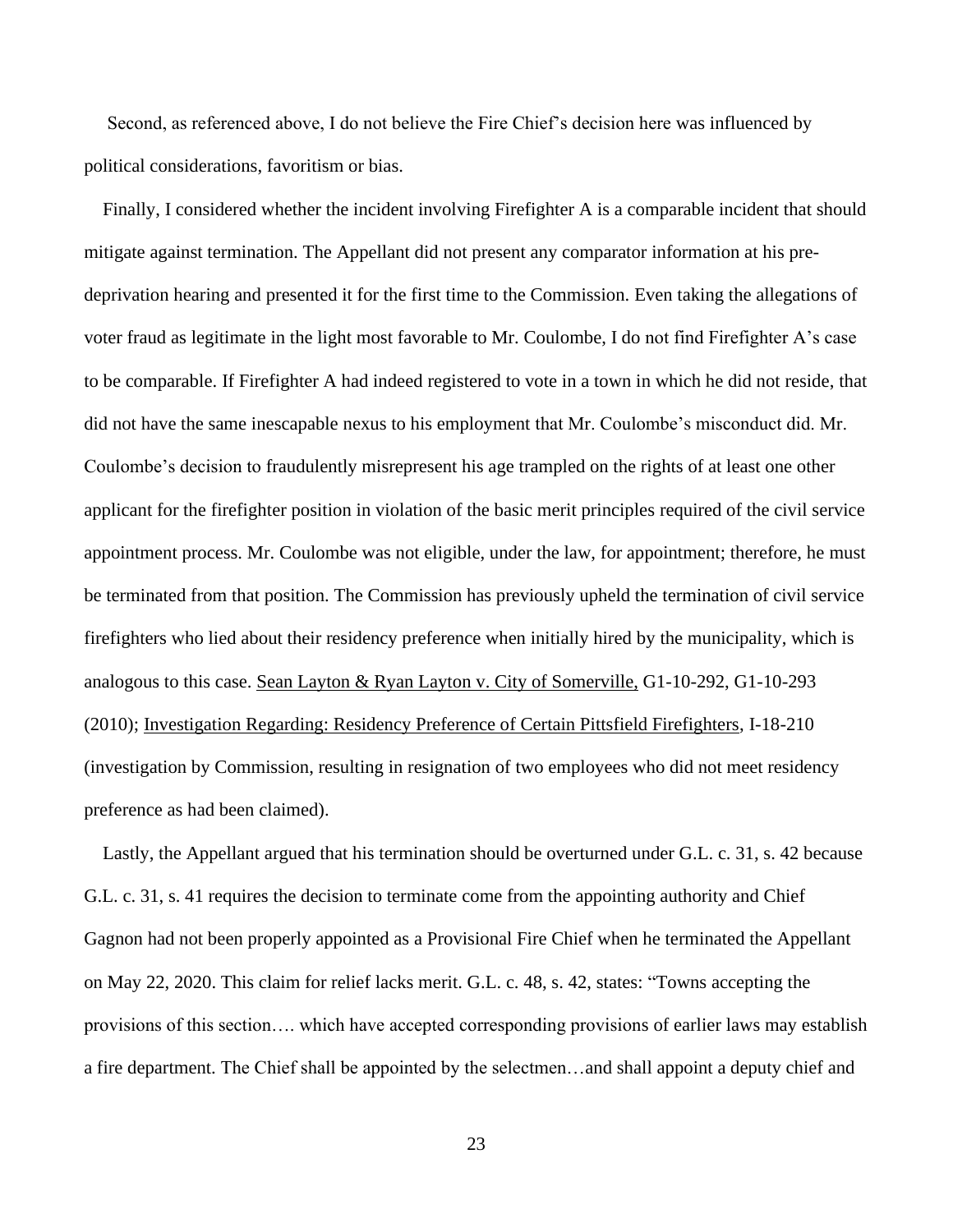such officers and firemen as he may think necessary, and may remove the same at any time for cause and after a hearing." Chief Christopher Gagnon was appointed the Provisional Fire Chief for the Town of Ware effective December 22, 2019 by a vote of the Board of Selectmen for the Town. The paperwork for the provisional promotion was immediately signed by the Town Manager but was inadvertently not filed with HRD until July 28, 2020.

 G.L. c 31, s. 42 allows the Commission to restore an employee without loss of compensation if the appointing authority has failed to follow the Section 41 requirements and that the rights of said person have been prejudiced. Here, the evidence is clear that Chief Gagnon had been appointed in December 2019 as the Provisional Chief by the Board of Selectman. It was the Board's clear intent that Chief Gagnon serve in this role, but for an error transmitting the document to HRD by the Town Manager, that paperwork would have been submitted to HRD. Once the Town learned of the omission to file, the Town immediately remedied the situation. Further, the statute requires the Appellant to have been prejudiced by the error. Here, the Appellant was afforded all the procedural notice he was due and he was given the opportunity for a full hearing and to be represented by counsel. He was not prejudiced in any way by the failure to file the paperwork.

For all of these reasons, the Appellant's appeal under Docket No. D1-20-089 is *denied.*

## *Future Effective Date of Decision*

 For all the reasons discussed in the analysis, Commission intervention is not warranted here. However, given Brian Coulombe's decade and a half of service to the Town, it is appropriate for the Commission to provide the parties with additional time to consider a resolution short of termination that is in the public's best interest. The Commission has previously provided counsel for both parties with a roadmap for a possible resolution and we encourage them to engage in good faith discussions in this regard. To facilitate such efforts, the effective date of this decision is June 21, 2021.